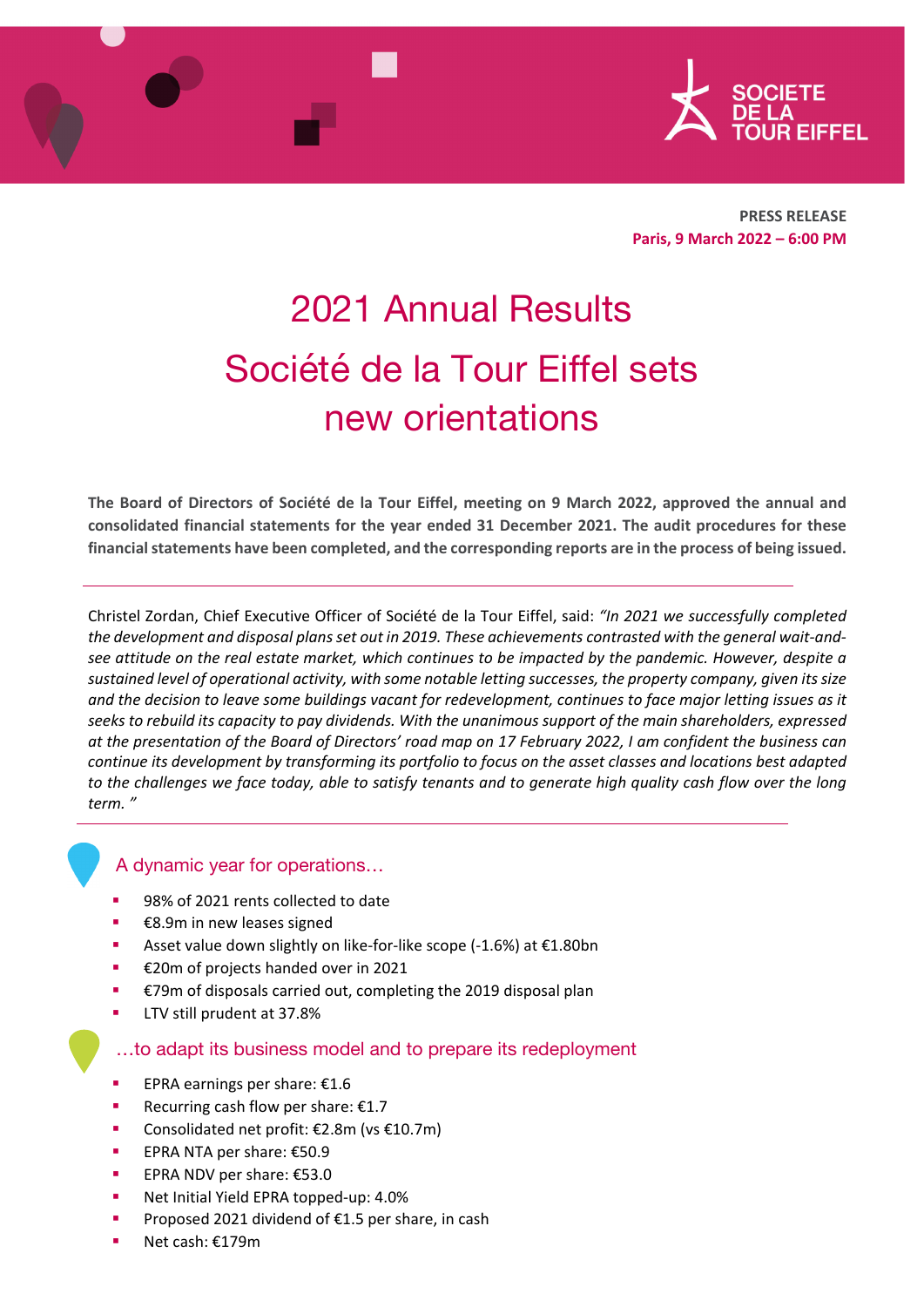# **Another year of living with pandemic and the prospect of climate change**

Amid the ongoing Covid‐19 pandemic, Société de la Tour Eiffel has placed the utmost importance on the health and safety of its teams, tenants, clients, service providers and suppliers. We have carried out regular assessments of the impact of the pandemic, and made operational adjustments on a daily basis in light of government guidelines. In particular, the arrangements put in place have been principally aimed at ensuring that our buildings are in good working order and secure, and enabling our teams to work remotely.

At 31 December 2021, we once again consider Covid‐19 to have had a limited impact on the company, owing to our business model and the type of commercial buildings in our portfolio.

Société de la Tour Eiffel's management of the health crisis illustrates its ability to anticipate and adapt to risks while living up to its Corporate Social Responsibility commitments. The Group intends to deploy these same skills in managing the consequences of climate change. Short term, the company's current exposure looks to be limited, given the type and geographical location of its assets and the regulations in force.

# **98% of 2021 rents collected**

As at the date of this press release, 97.8% of the €85.0m in total rents invoiced in 2021 have already been collected.

This performance was achieved thanks to a property and rental management model that combines a rigorously selective approach with building strong tenant relationships to ensure a high-quality rental portfolio.

Monitoring of tenant risk profiles is carried out using the Coface and Credit Safe databases, and currently indicates that more than 80% of the rental portfolio is in the top two categories (low risk or very low risk), thereby demonstrating its resilience.

# **Completion of the 2019 disposals plan**

Despite the clear slowdown in the investment market generally and the specific circumstances of the remaining assets for sale, often stuck in illiquid markets, the Group successfully completed its 2019 plan for asset disposals. 8 assets were sold for €79m in 2021 and 2 for €27m early 2022, at prices in line with latest appraisal values.

On 31 December 2021, asset value was €1,797m, the portfolio comprising 81% offices (€1,462m), 10% business/logistics premises (€174m), 7% mixed‐use premises (€123m), 2% retail (€30m) and a still marginal proportion of managed residences (€7m). All assets are in France, 76% in the Greater Paris area (€1,371m). As part of the initiative to constantly improve the quality of the assets, environmental performance certification has been obtained in respect of 80% of the portfolio.

# **Completion of the 2019 development plan and new project planning**

During the year, Société de la Tour Eiffel completed its 2019 development plan, with three buildings completed. These projects represent investments of €20m and potential annualised rental income of €1.6m, of which €1.1m has already been secured with agreements signed for Bord'eau Village, a mixed‐use project of offices/retail space on the banks of the Garonne (Now Coworking, Boardriders) and Kremlin‐Bicêtre (Louvre Hotels). The second Hashtag building in Lille, offices completed into April, is currently being marketed.

2021 also saw leases being taken up as planned by the emblematic Orsay development, with IBM and Communauté Paris‐Saclay taking occupancy of 12,000 m² in total, and annualised rental income of €2.3m.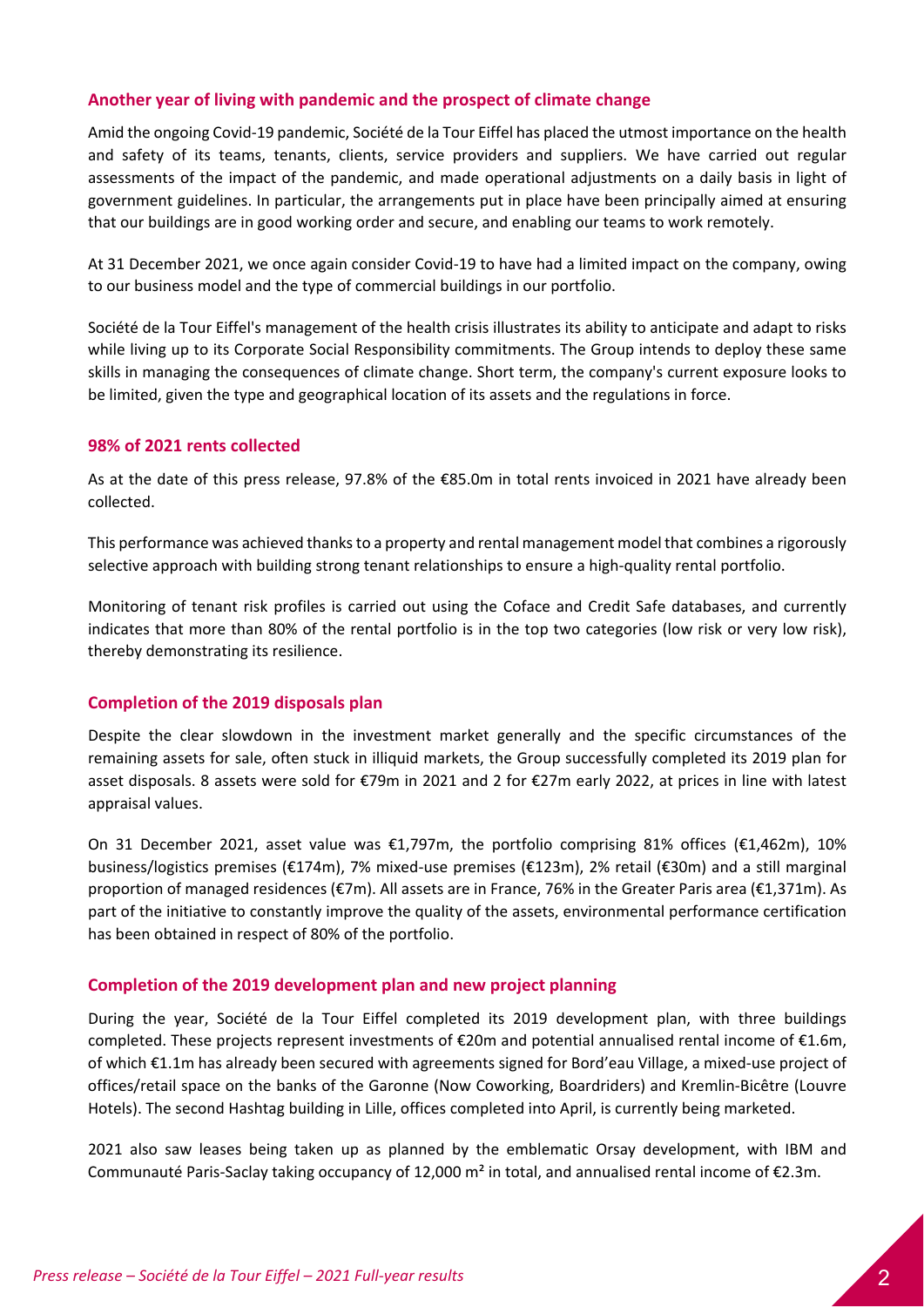As previously announced, the Group is taking advantage of the freeing up of the Lyon Dauphiné, Puteaux Sol'R sites (formerly Olympe) to redevelop them. In Lyon, an application was filed for a building permit to develop an office/co-living building (with 5,000 m<sup>2</sup> and 5,500 m<sup>2</sup> for each use, respectively). This building permit was granted at the start of 2022. The latter was secured by the signature of a 12‐year off‐plan lease agreement (BEFA) with a specialised operator. At Puteaux – on the banks of the Seine – the company completed the pre‐ approval process and applied for a building permit for the construction of a 9,700  $m<sup>2</sup>$  office building. This permit was granted at end‐December 2021.

For the Aubervilliers site, also recently vacant, a redevelopment plan is being studied, taking into account the specific nature of the site and ongoing discussions. In the meantime, the site will welcome a temporary tenant for two years - Poush, France's first ever artist incubator project - turning it into an innovative, creative, cultural space which will help project the image of Aubervilliers and the Greater Paris area.

At the Parc du Golf in Aix‐en‐Provence, a building permit has been obtained for the construction of two office buildings with a total surface area of 3,900 m². The closing date for objections has passed, and these buildings are now being marketed. Lastly, in Bobigny, the Group acquired a plot adjoining their existing land that will allow the site to be redeveloped as an urban logistics project.

These five projects are perfect examples of the property company's value creation strategy, and will be included in the development plan once all the necessary approvals and permits have been obtained from the administrative authorities. In total, they represent potential rental income of €5.8m, which has been allocated to vacancies on purpose.

# **Sustained rental activity in a challenging market**

Agreements involving annualised rental income totalling €16.3m were signed during the period, both for new leases(€8.9m) and lease renewals(€7.4m). Annualised rent from the rental activity was a net negative ‐€2.0m, reflecting Altran's departure from Vélizy at the end of 2021, the announced departure of Poste Immo from Montrouge in 2022 and a substantial reduction in space let to Yokogawa in Vélizy during the year.

Despite a hyper-competitive market that has been hard hit by the pandemic and the resulting delays in the project review process, agreements covering 87,900  $m^2$  have been signed. Letting successes include the signing of a lease for 5,060 m<sup>2</sup> with NXO at the Citizen building in Rueil-Malmaison, another for 4,860 m<sup>2</sup> with Technic Atome at the Parc d'Aix‐en‐Provence and a third for 1 000 m² with M2DG in Paris Enghien. In addition, Inseec, Volvo and Sogitec renewed their commitments, for 7,440 m² in Bordeaux, 3,020 m² at the Parc Eiffel Nanterre Seine, and 4,755 m² at Suresnes, respectively.

As at 31 December 2021, the financial occupancy rate (EPRA) was 75.6% (vs 81.4 % at end‐2020) and the average term and firm lease term were 5.5 and 3.0 years, respectively (vs 5.0 et 2.6 years at end‐2020). Restated from vacancies on purpose, the occupancy rate becomes 81.5%.

# **EPRA earnings per share of €1.6 impacted by disposals and vacancies on purpose**

On a like-for-like basis and excluding vacancies on purpose, gross rental income fell by -2.2% over the period. Overall, it fell by ‐8.8%, to €84.7m, due to disposals and vacancies on purpose. Net of charges, rental income declined by ‐15.2%, in line with the change in the occupancy rate.

Current operating income totalled  $\epsilon$ 51.4m (vs  $\epsilon$ 61.2m). The fall in rental income was partly offset by lower provisions for rents and re‐billable charges (‐€3.3m vs ‐€4.9m) and a reduction in overheads (+€0.9m).

Financial expensestotalled €15.5m (vs €17.5m), reflecting improved financing costs and early repayments. The average debt interest rate fell to 1.7% (from 1.8%), underlining the effectiveness of the €330m refinancing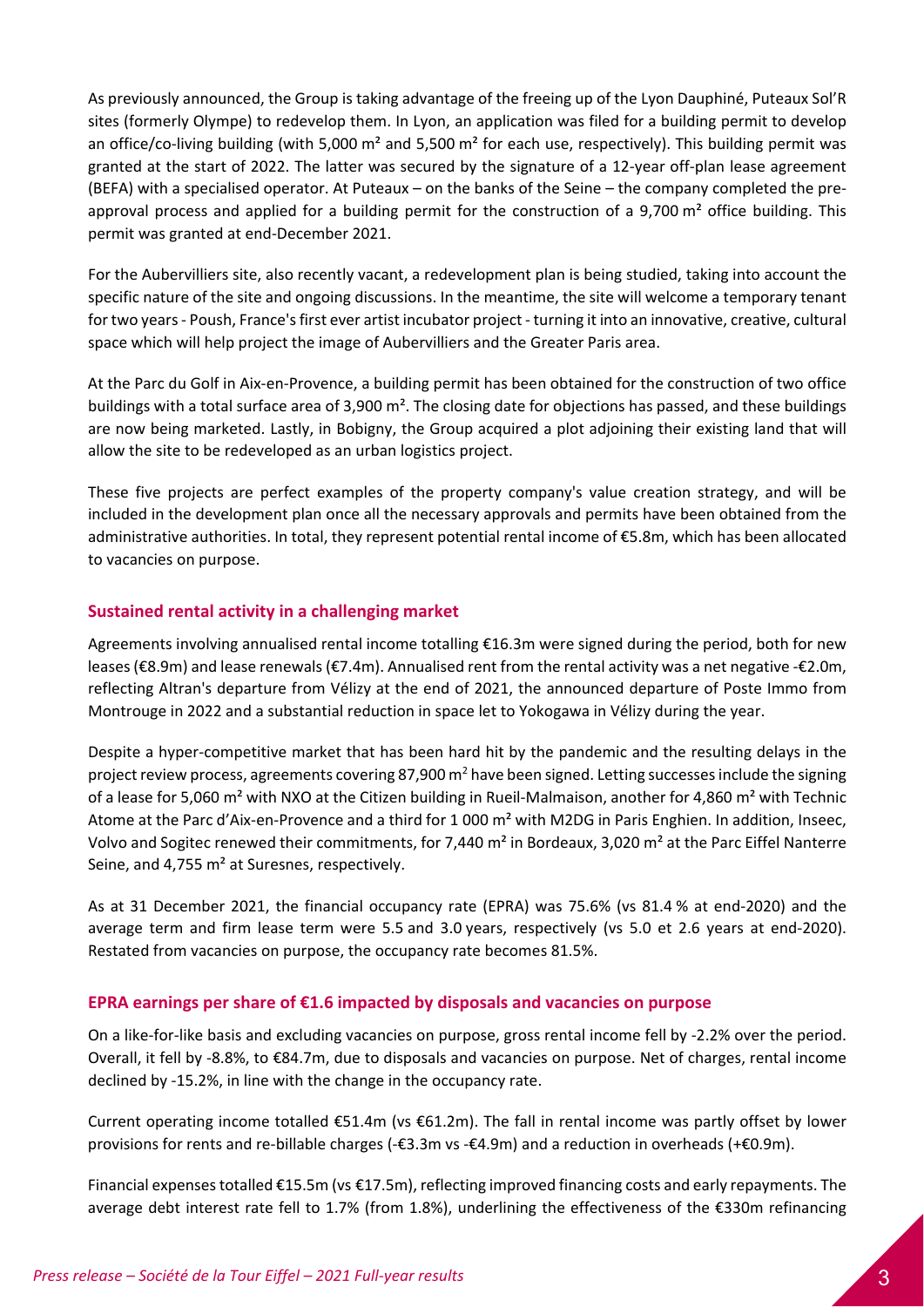(carried out in October 2019), which is benefiting from improved financial conditions thanks to the LTV falling below 40% following the issue of €180m in perpetual subordinated loan instruments (PSL) in June 2020.

After taking into account other income and expenses, taxes and the earnings of companies accounted for using the equity method, EPRA earnings (recurring net profit) stood at €37.7m, or €1.64 per share.

After all EPRA restatement adjustments(allocations, net gains on disposals and changesin the value of financial instruments), consolidated net income was €2.8m, compared with €10.7m in 2020.

Recurring Cash Flow for the period totalled €27.5m, or €1.66 per share (vs €2.30 in 2020).

# **Slight decline in Net Asset Value**

EPRA Net Tangible Asset NAV (NTA) per share declined from €53.0 at end‐2020 to €50.9 at end‐2021, mainly due to falls in asset values, chiefly due to the fall in occupancy. Liquidation NAV (EPRA NDV is similar to EPRA Triple Net NAV) per share also fell, from €55.0 to €53.0.

# **Dividend of €1.5 per share**

The Board of Directors will propose to the General Meeting of shareholders a dividend of €1.5 per share paid in cash, in line with Recurring Cash Flow per share and reflecting the letting situation, completion of the disposal plan and the earmarking of several sites for redevelopment. This corresponds to a dividend yield of 5.0% and 5.3% calculated on the 2021 average and closing share prices, respectively. This equates to a pay‐out of 90.5% of 2021 Current Cash Flow and 91.7% of EPRA earnings.

# **Renewed governance**

Having successfully completed the post-merger consolidation of Affine, the Group created a new governance structure to continue its development while adapting to the new property marketsissues. The new governance structure will take the company forward from its first growth phase, which began following the takeover by SMA BTP Group, into the new orientations set out in the road map approved by the Board of Directors in February 2022. The governance team now comprises:

- Patrick Bernasconi, appointed Chairman of the Board of Directorsin February 2022, having been a director of the property company since 2014 and Chairman of SMAvie BTP since January 2014;
- Christel Zordan, who took up her post as Chief Executive Officer in November 2021;
- Bruno Meyer, reappointed as Deputy Chief Executive Officer in July 2021.

# **Adapting assets to meet the challenges of today's property market and society**

The ongoing Covid crisis has speeded up social changes already at work in recent years. New aspirations have emerged and are pushing the French to rethink their lifestyle choices to create a better work/life balance. To keep up with these changes, the major metropolises have been promoting an innovative urban model (the quarter‐hour city) and strengthening their fundamentals and their appeal. These will naturally become new sources of value and also ways to diversify risk and improve yields.

The needs of the population are changing. New modes of consumption are driving demand for logistics assets, and the ageing population is stoking demand for senior residences. Similarly, the substantial growth of the student population has put fierce pressure on the market for student residences, which basically consists of a stock of often outdated private buildings. In a bid to optimise space, time, energy consumption and shared services, mixed‐use developments are going up at city, district and individual building scale.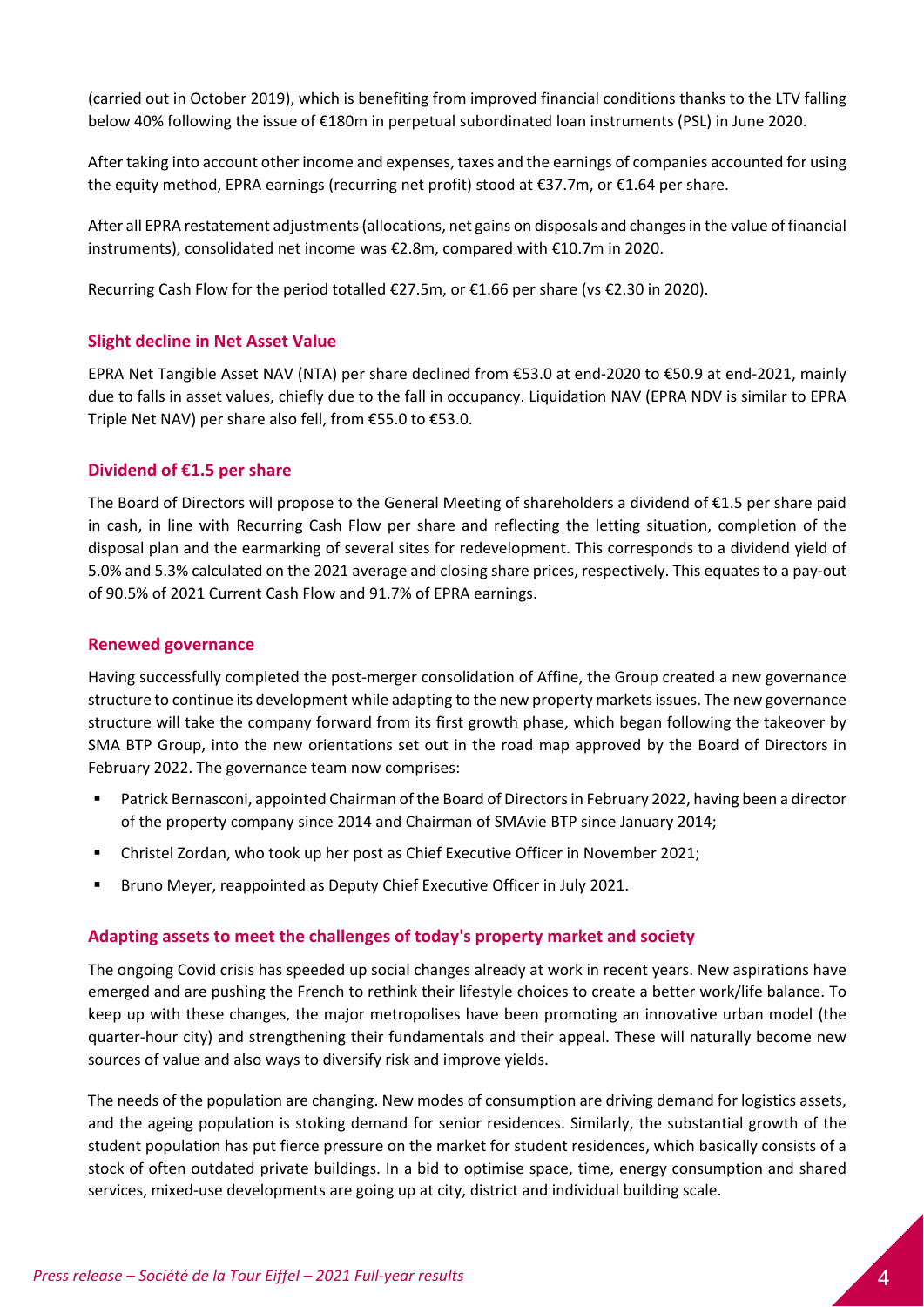By initiating its new road map, Société de la Tour Eiffel is addressing these new trends. By adapting its assets, it can become better able to seize the opportunities for yield by taking positions not only in offices, which will of course continue, but also in urban business/logistics premises, business parks, managed residential and mixed‐use assets. This decision to diversify will also mean pursuing a bigger presence in the major regional metropolises. The Company will remain aligned with its core business by maintaining two‐thirds of its assets in Greater Paris. The target for diversifying out of offices has been set at one third of the asset portfolio.

The Company's change of direction will be accomplished using several tools: arbitrage of buildings that no longer match the Group's challenges, internal developments (some already identified others for the future), improved environmental performance of buildings, and investments in assets that are in tune with their market. The transition phase, coming on top of the issues already identified, will squeeze rental income to some extent over the next few years before the full benefits of the new business model come through. It will eventually allow us to rebuild cash flow, by improving occupancy and margins, resulting in a greater ability to pay dividends and a return to sustainable growth for the long term.

# **Calendar**

- <sup>2</sup> 29 April 2022: General Meeting of Shareholders
- **15 June 2022: Dividend payment**
- 27 July 2022: 2022 half-year results (after market close)

The presentation of the results will be available on the Group's website on the morning of Thursday 10 March: Financial Information – Société Tour Eiffel (societetourieffel.com)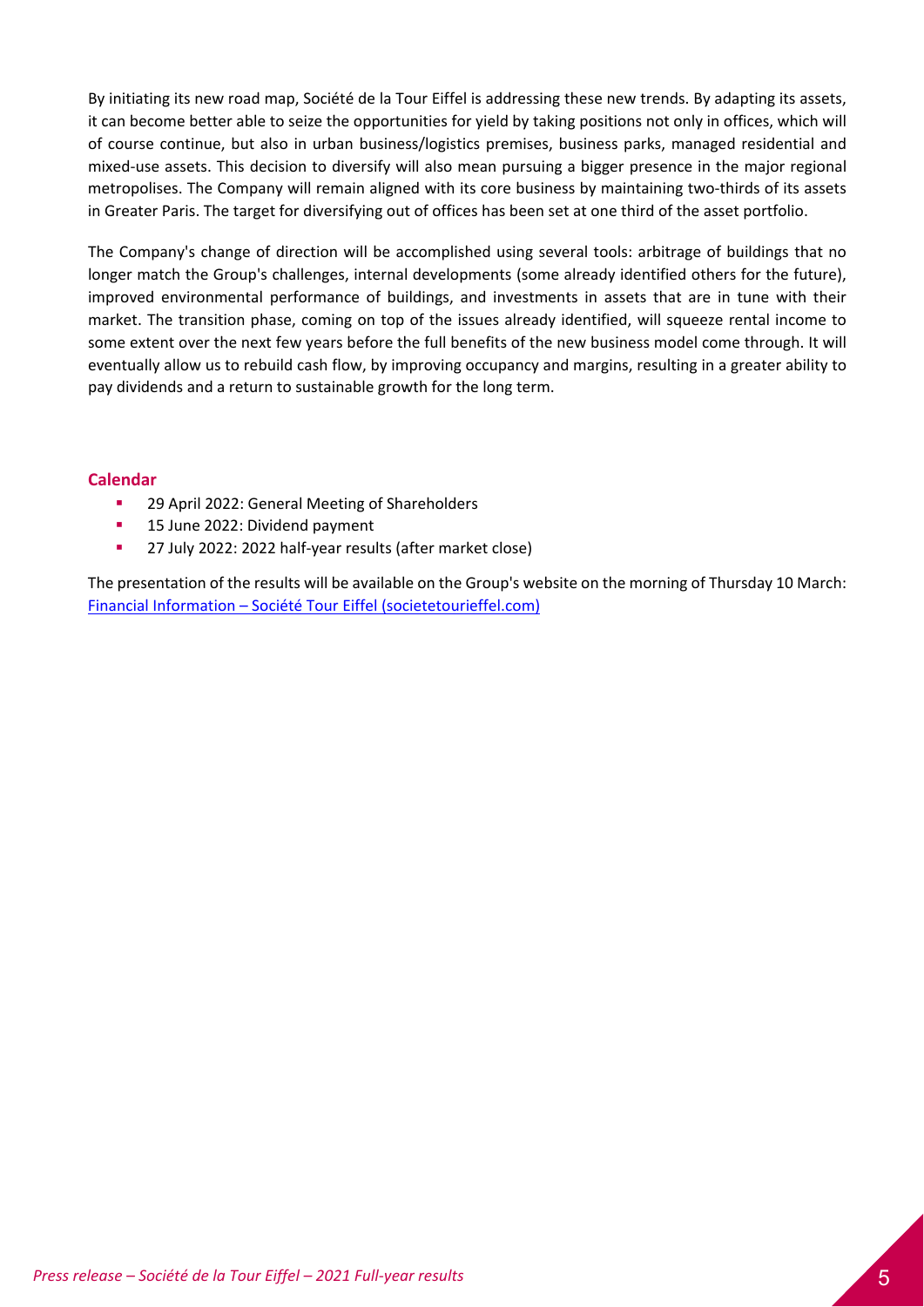# **Contacts**

**Media relations Laetitia Baudon – Consulting director Agence Shan** Tel. + 33 (0)1 44 50 58 79 laetitia.baudon@shan.fr

**Investor Relations and Financial Communications Aliénor Kuentz – Consulting Director Agence Shan**  Tél. +33 (0)1 42 86 82 45 alienor.kuentz@shan.fr

# **About Société de la Tour Eiffel**

Société de la Tour Eiffel is an integrated property company with €1.8 bn in assets and a powerful service culture. An agile operator, it works across multiple asset classes (offices, logistics, managed residential, retail) located in Greater Paris and the major regional metropolises. It is active throughout the real estate cycle, supporting its tenants, companies of all sizes and sectors, via a rigorous direct management process. Société de la Tour Eiffel takes a pro‐active cross‐disciplinary approach to CSR that is fully integrated with its business strategy.

Société de la Tour Eiffel is listed on Euronext Paris (Compartment B) – ISIN Code: FR0000036816 – Reuters: TEIF.PA – Bloomberg: EIFF.FP – Indexes: IEIF Foncières, IEIF Immobilier France

www.societetoureiffel.com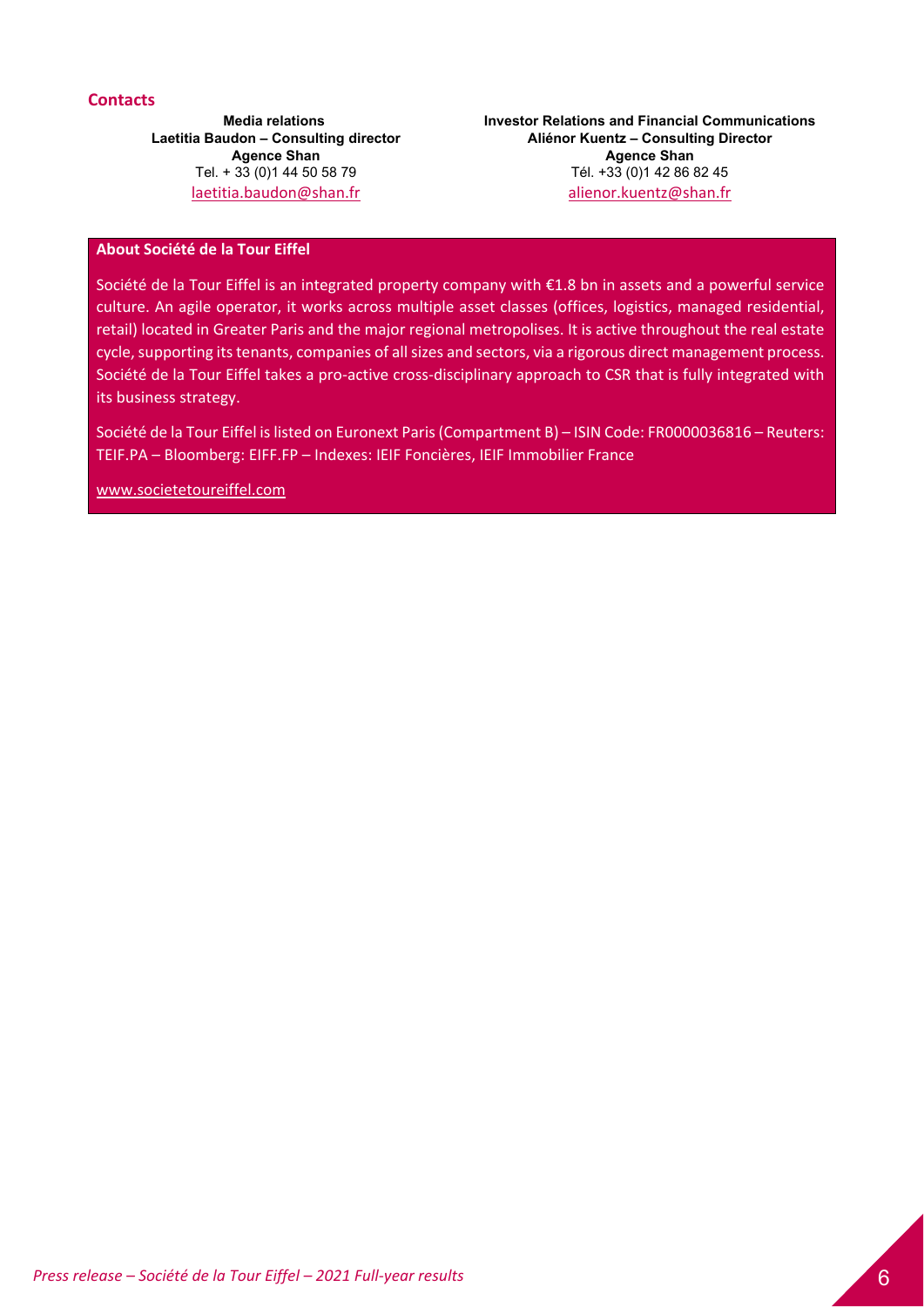



# APPENDICES

# TABLE OF CONTENTS

| <b>KEY FIGURES</b>                            | 8  |
|-----------------------------------------------|----|
| <b>EPRA KEY PERFORMANCE INDICATORS</b>        | 9  |
| <b>PORTFOLIO</b>                              | 10 |
| <b>PORTFOLIO KEY INDICATORS</b>               | 15 |
| <b>RENTAL INCOME</b>                          | 16 |
| <b>FINANCING</b>                              | 19 |
| <b>NET ASSET VALUE (NAV)</b>                  | 20 |
| CASH-FLOW AND SUMMARISED FINANCIAL STATEMENTS | 22 |
| <b>GLOSSARY</b>                               | 24 |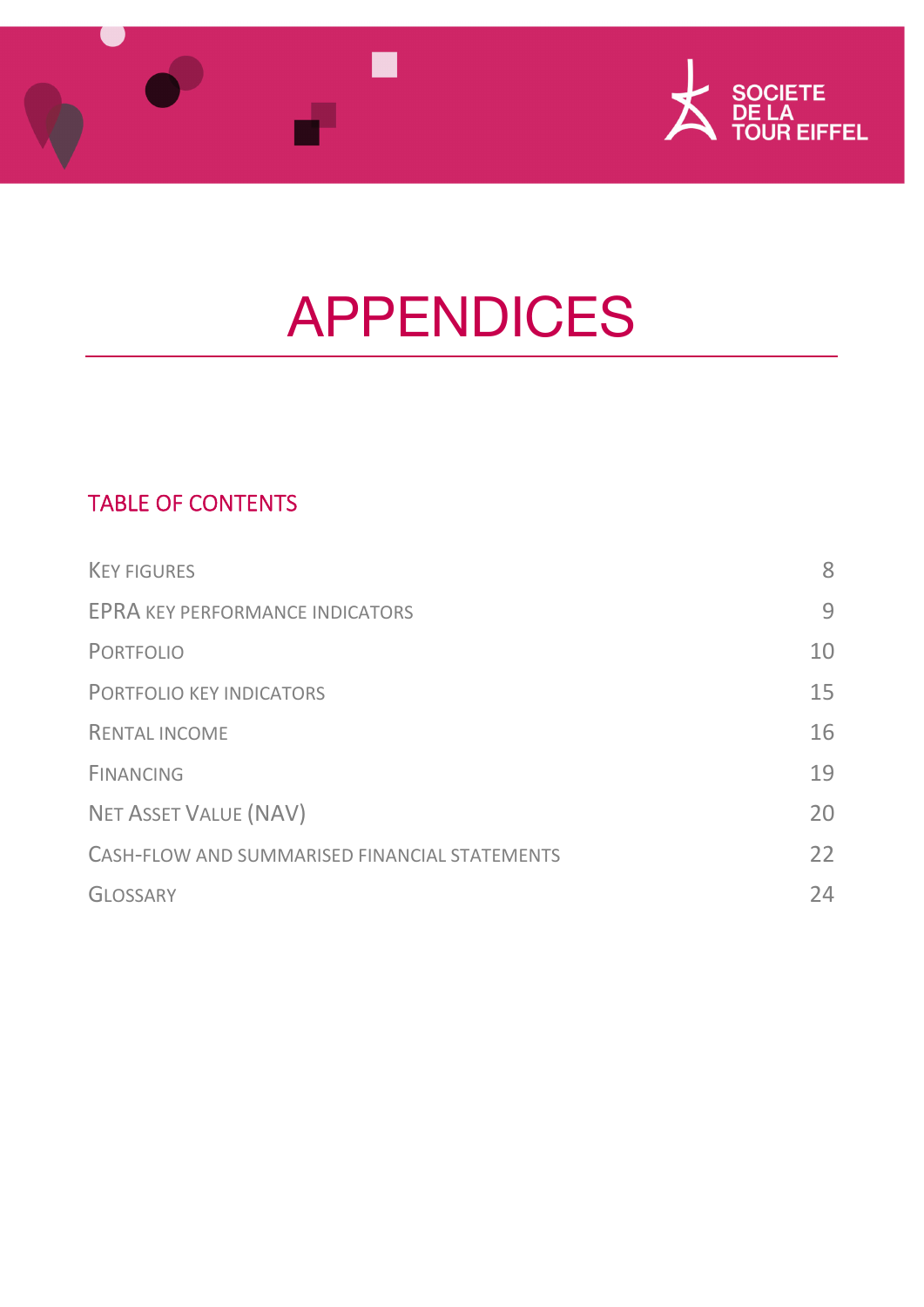# **KEY FIGURES**

# **Portfolio**

| $(\epsilon m)$                                           | 31/12/2019 | 31/12/2020 | 31/12/2021 |
|----------------------------------------------------------|------------|------------|------------|
| Portfolio valuation at depreciated cost                  | 1,545.3    | 1,516.4    | 1,433.6    |
| Portfolio valuation at Fair Value (excl. Transfer taxes) | 1,860.1    | 1.866.0    | 1,797.1    |
| EPRA NTA per share $(\epsilon)$                          | 52.2       | 53.0       | 50.9       |
| EPRA NDV per share $(\epsilon)$                          | 54.2       | 55.0       | 53.0       |

# **Results**

| (€m)                                            | 31/12/2019 | 31/12/2020 | 31/12/2021 |
|-------------------------------------------------|------------|------------|------------|
| Rental income                                   | 97.0       | 92.9       | 84.7       |
| Current operating profit                        | 26.2       | 11.6       | (15.7)     |
| Net profit - Group share                        | 1.4        | 10.7       | 2.8        |
| Net profit - Group share per share $(\epsilon)$ | (0.1)      | 0.2        | (0.5)      |
| <b>EPRA</b> earnings                            | 50.0       | 46.4       | 37.7       |

# **Cash flow and dividend**

| $(\epsilon m)$                                 | 31/12/2019 | 31/12/2020 | 31/12/2021 |
|------------------------------------------------|------------|------------|------------|
| <b>Recurring Cash Flow</b>                     | 47.1       | 38.0       | 27.5       |
| Recurring Cash Flow per share $(\epsilon)$     | 2.91       | 2.30       | 1.66       |
| Dividend per share $(\epsilon)$                | 2.00       | 2.00       | 1.50       |
| Pay-out Ratio (Dividend / recurring Cash Flow) | 69%        | 87%        | 91%        |

# **Market capitalisation**

| $(\epsilon m)$                                        | 31/12/2019 | 31/12/2020 | 31/12/2021 |
|-------------------------------------------------------|------------|------------|------------|
| Number of outstanding shares at the end of the period | 16,508,749 | 16,589,740 | 16,589,740 |
| Share price $(\epsilon)$                              | 39.4       | 29.9       | 28.3       |
| Market capitalisation                                 | 650.4      | 496.0      | 469.5      |

# **Financial structure**

| $(\epsilon m)$           | 31/12/2019 | 31/12/2020 | 31/12/2021 |
|--------------------------|------------|------------|------------|
| Portfolio value          | 1,860.1    | 1,866.0    | 1,797.1    |
| Net Group LTV            | 49.0%      | 39.0%      | 37.8%      |
| EBITDA / Financial costs | 3.7        | 3.8        | 3.6        |

# **Valuation ratios**

|                                                 |      | 31/12/2019 31/12/2020 31/12/2021 |
|-------------------------------------------------|------|----------------------------------|
| Cash flow multiple (Capitalisation / Cash Flow) | 13.0 | 17.1                             |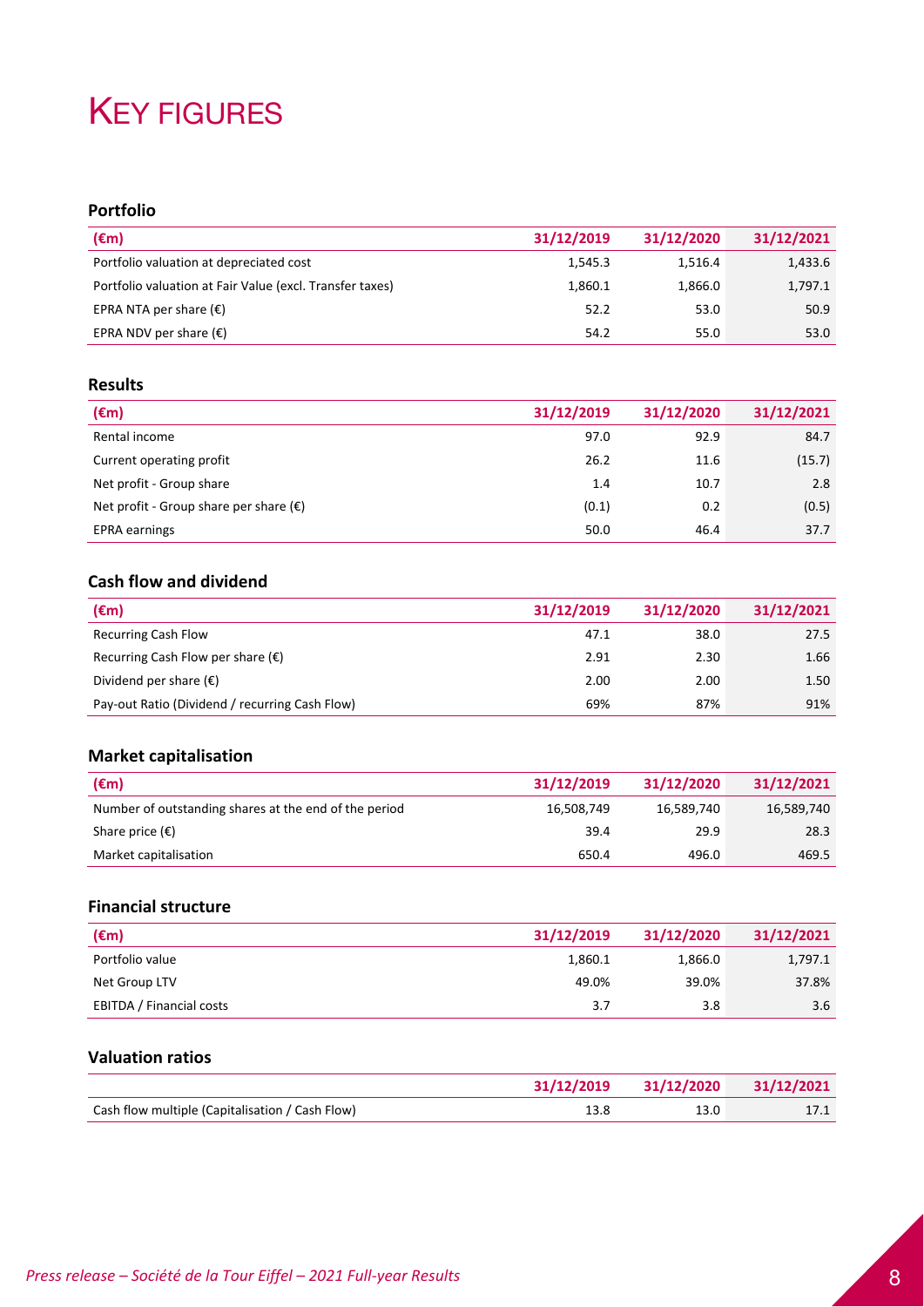# EPRA KEY PERFORMANCE INDICATORS

The European Public Real Estate Association (EPRA) issued in October 2019 an update of the Best Practice Recommendations report (BPR), which gives guidelines for performance measures.

Société de la Tour Eiffel supports the financial communication standardisation approach designed to improve the quality and comparability of information and supplies its investors with the EPRA key performance indicators. They appear in the table here-below.

## **EPRA Performance Measures (EPM) – Summary Table**

| $(\epsilon m)$                                      | 31/12/2019 | 31/12/2020 | 31/12/2021 |
|-----------------------------------------------------|------------|------------|------------|
| <b>EPRA Earnings</b>                                | 49.8       | 46.4       | 37.7       |
| <b>EPRA NNNAV</b>                                   | 900.3      | 911.7      | 881.4      |
| <b>EPRA NDV</b>                                     | 900.3      | 911.7      | 881.4      |
| <b>EPRA NTA</b>                                     | 866.5      | 878.6      | 846.3      |
| <b>EPRA NAV</b>                                     | 866.7      | 878.7      | 846.8      |
| <b>EPRA NRV</b>                                     | 994.0      | 1,002.3    | 965.5      |
| <b>EPRA Initial Yield</b>                           | 4.2%       | 4.1%       | 3.5%       |
| EPRA "Topped-up" Net Initial Yield                  | 4.7%       | 4.5%       | 4.0%       |
| <b>EPRA Vacancy Rate</b>                            | 17.9%      | 18.6%      | 24.4%      |
| EPRA Cost Ratio (including direct vacancy costs)    | 25.6%      | 33.9%      | 39.0%      |
| EPRA Cost Ratio (excluding direct vacancy costs)    | 16.7%      | 24.0%      | 25.9%      |
| <b>EPRA Property Investments</b>                    | 124.7      | 61.8       | 34.3       |
| ( $\epsilon$ per share)                             | 31/12/2019 | 31/12/2020 | 31/12/2021 |
| <b>EPRA Earnings</b>                                | 2.92       | 2.38       | 1.64       |
| <b>EPRA NNNAV</b>                                   | 54.2       | 55.0       | 53.0       |
| <b>EPRA NDV</b>                                     | 54.2       | 55.0       | 53.0       |
| <b>EPRA NTA</b>                                     | 52.2       | 53.0       | 50.9       |
| <b>EPRA NAV</b>                                     | 52.2       | 53.0       | 50.9       |
| <b>EPRA NRV</b>                                     | 59.8       | 60.4       | 58.1       |
| Average number of diluted shares (excl. Tr. shares) | 16,238,058 | 16,594,263 | 16,602,564 |
| Fully diluted number of shares                      | 16,612,200 | 16,583,368 | 16,620,401 |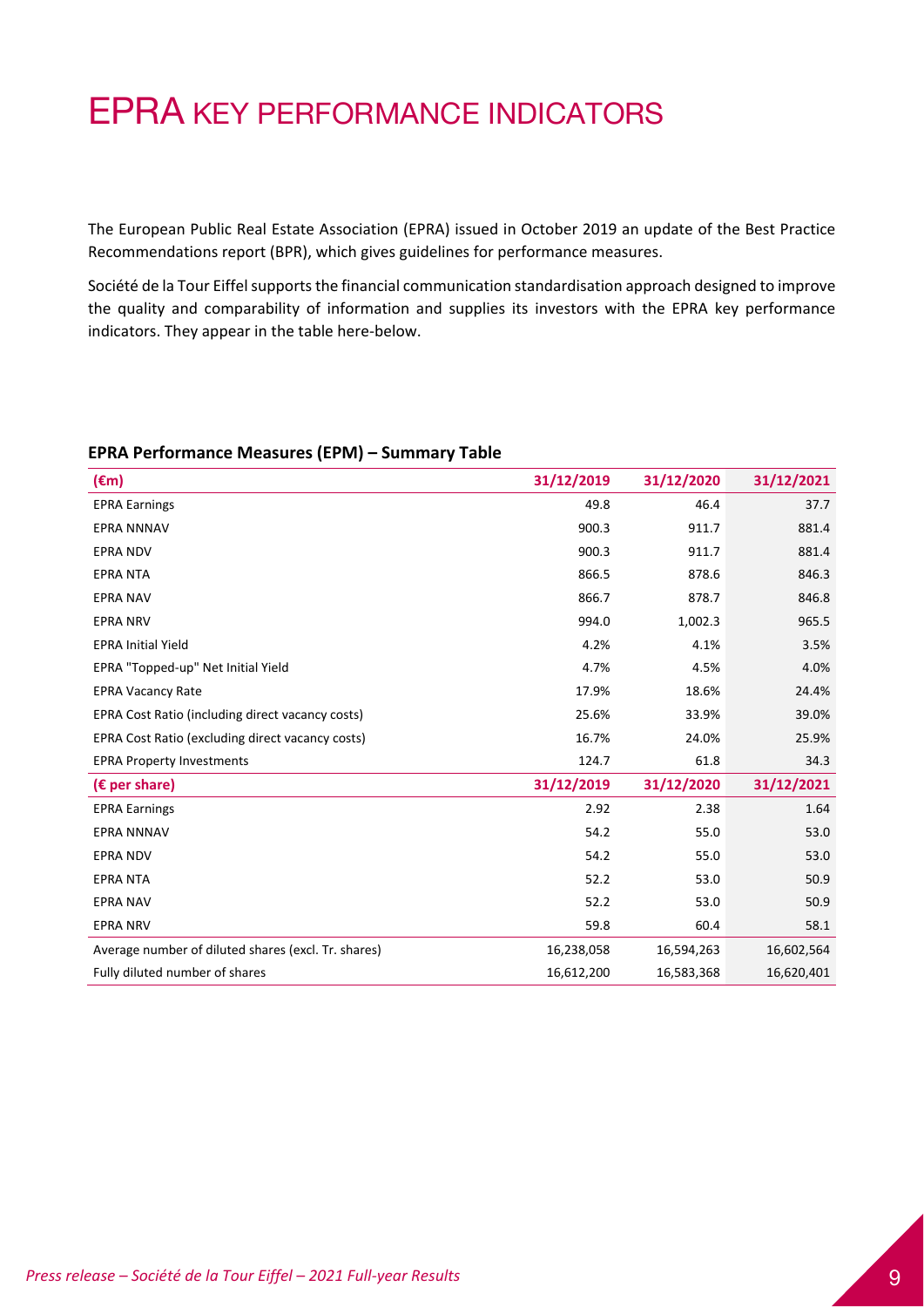# PORTFOLIO



# **Portfolio valuation at Amortised Cost (€m)**

# **Portfolio valuation at Fair Value (€m)**





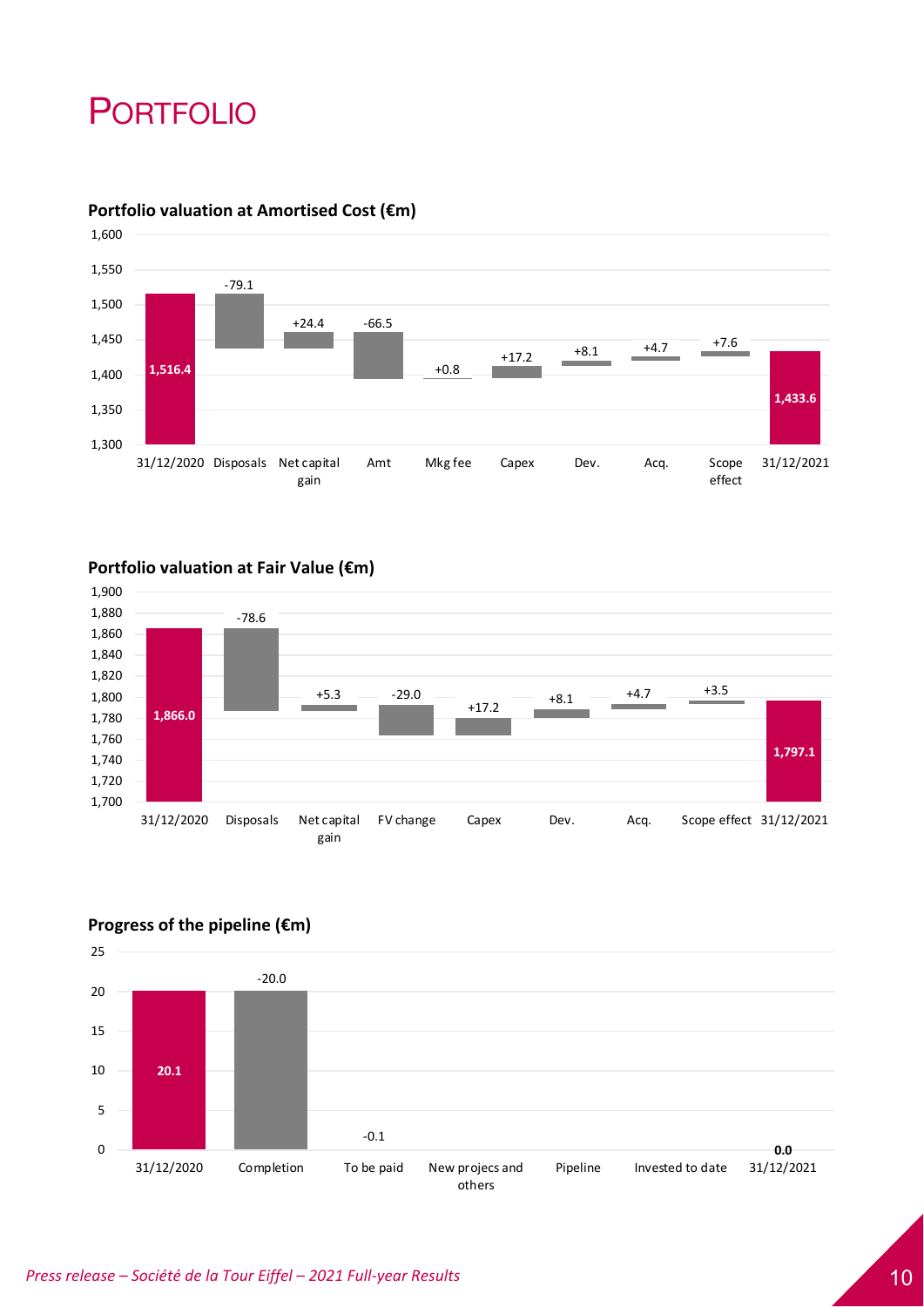## **EPRA Property Investments**

| $(\epsilon m)$                                  | 31/12/2020               |                          |              | 31/12/2021   |                          |              |
|-------------------------------------------------|--------------------------|--------------------------|--------------|--------------|--------------------------|--------------|
|                                                 | Group                    | Joint-<br><b>Venture</b> | <b>Total</b> | <b>Group</b> | Joint-<br><b>Venture</b> | <b>Total</b> |
| Acquisitions                                    | 1.3                      | $\overline{\phantom{0}}$ | 1.3          | 8.2          | $\overline{\phantom{a}}$ | 8.2          |
| Development                                     | 45.0                     | ۰.                       | 45.0         | 8.1          | $\overline{\phantom{a}}$ | 8.1          |
| Investment properties                           | 15.5                     | $\overline{\phantom{a}}$ | 15.5         | 18.0         | $\overline{\phantom{a}}$ | 18.0         |
| Incremental lettable space                      | $\overline{\phantom{a}}$ |                          | ٠            |              |                          |              |
| No incremental lettable space                   | 14.9                     | ٠                        | 14.9         | 17.2         | $\overline{\phantom{a}}$ | 17.2         |
| <b>Tenant incentives</b>                        | 0.6                      | $\overline{\phantom{0}}$ | 0.6          | 0.8          | $\overline{\phantom{a}}$ | 0.8          |
| Other expenditures                              | $\overline{\phantom{a}}$ |                          | ۰            |              | $\overline{\phantom{0}}$ |              |
| Capitalised interest on development properties  | ۰                        |                          |              |              |                          |              |
| <b>Total Property Investments</b>               | 61.8                     | -                        | 61.8         | 34.3         | $\blacksquare$           | 34.3         |
| Conversion from accrual to cash basis           | $\overline{\phantom{a}}$ |                          | ٠            |              | $\overline{\phantom{a}}$ |              |
| <b>Total Property Investments on cash basis</b> | 61.8                     | ٠                        | 61.8         | 34.3         | $\overline{\phantom{a}}$ | 34.3         |

# **Portfolio breakdown in Fair Value (new format)**

| $(\epsilon m)$          | 31/12/2020 | 31/12/2021 |
|-------------------------|------------|------------|
| By type of asset        |            |            |
| Offices                 | 1,555.8    | 1,462.3    |
| Industrials / Logistics | 173.1      | 174.5      |
| Mixed-use               | 98.6       | 123.1      |
| Managed residential     | 7.5        | 7.3        |
| Retail                  | 31.0       | 29.9       |
| By region               |            |            |
| <b>Greater Paris</b>    | 1,422.1    | 1,371.4    |
| Region                  | 443.9      | 425.6      |
| <b>Total</b>            | 1,866.0    | 1,797.1    |

# **Breakdown by type of asset (€m) Breakdown by region (€m)**



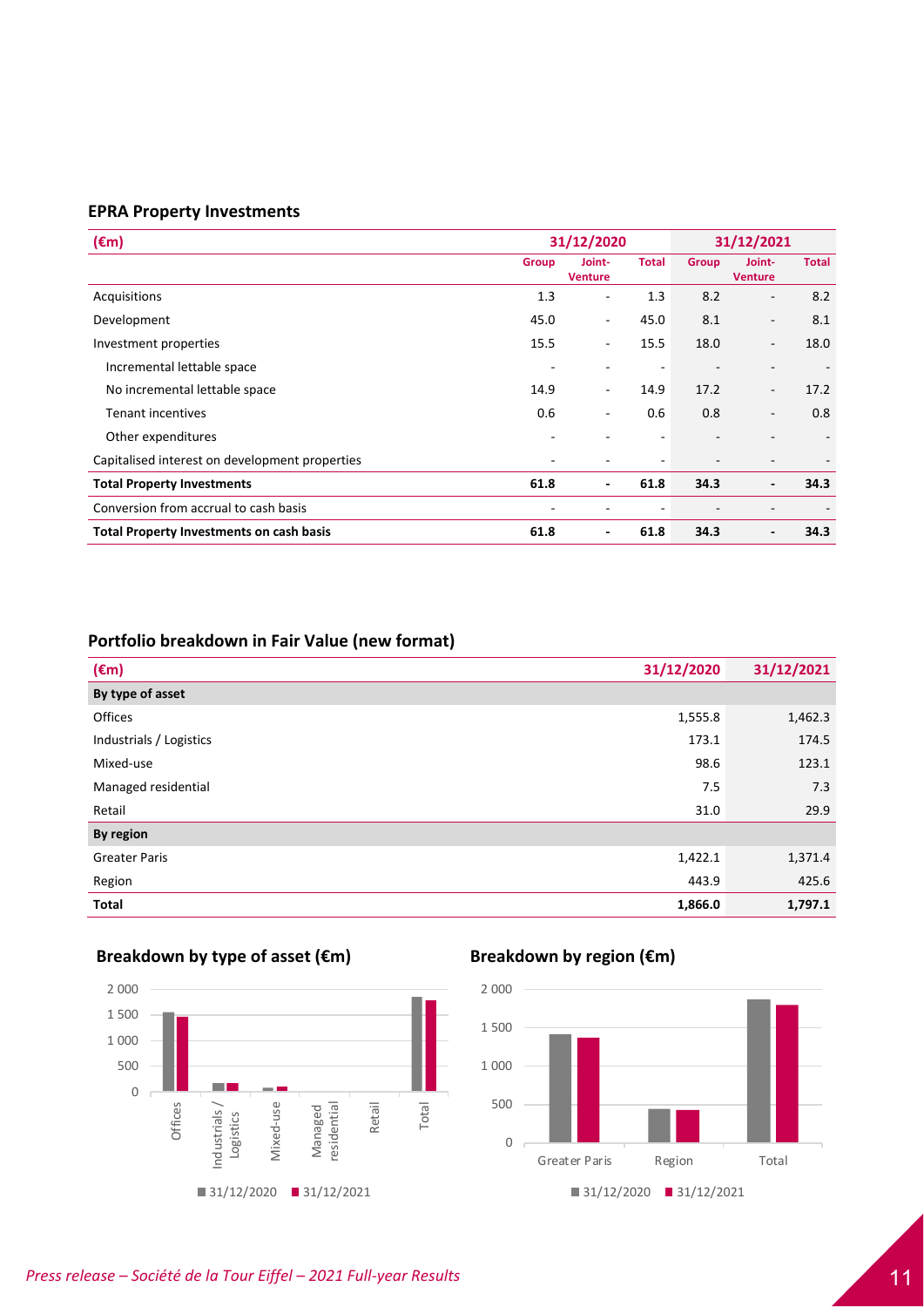# **Portfolio breakdown in Fair Value (previous format)**

| $(\epsilon m)$         | 31/12/2020<br>31/12/2019 |         | 31/12/2021 |
|------------------------|--------------------------|---------|------------|
| By type of asset       |                          |         |            |
| Offices                | 1,627.0                  | 1,694.7 | 1,669.7    |
| Mixed-use              | 67.8                     | 69.3    | 79.2       |
| <b>Others</b>          | 165.3                    | 102.0   | 48.2       |
| By region              |                          |         |            |
| <b>Grand Paris</b>     | 1,352.9                  | 1,404.2 | 1,365.1    |
| Regions with Potential | 341.9                    | 359.8   | 383.8      |
| Others                 | 165.3                    | 102.0   | 48.2       |
| Total                  | 1,860.1                  | 1,866.0 | 1,797.1    |

# **EPRA Net Initial Yield and 'topped‐up' Net Initial Yield**

| $(\epsilon m)$                                                     | 31/12/2019 | 31/12/2020 | 31/12/2021 |
|--------------------------------------------------------------------|------------|------------|------------|
| Investment property - wholly owned                                 | 1,860.1    | 1,866.0    | 1,797.1    |
| Investment property - share of JVs/ Fund                           |            |            |            |
| Trading property (including share of JVs)                          |            |            |            |
| Adjustment of assets under development and land reserves           | (59.7)     | (23.8)     | (14.5)     |
| Value of the property portfolio in operation excluding duties      | 1,800.3    | 1,842.1    | 1,782.6    |
| <b>Transfer duties</b>                                             | 126.2      | 123.2      | 118.4      |
| Value of the property portfolio in operation including duties (B)  | 1,926.6    | 1,965.3    | 1,901.0    |
| Annualised gross rental income                                     | 91.1       | 90.1       | 78.1       |
| Annualised irrecoverable property operating expenses               | 10.3       | (9.8)      | (12.5)     |
| Annualised net rents (A)                                           | 80.8       | 80.3       | 65.6       |
| Rents at the expiry of the lease incentives or other rent discount | 9.0        | 8.1        | 9.7        |
| Topped up net annualised rent (C)                                  | 89.8       | 88.5       | 75.3       |
| EPRA NIY (A/B)                                                     | 4.2%       | 4.1%       | 3.5%       |
| EPRA "topped-up" NIY (C/B)                                         | 4.7%       | 4.5%       | 4.0%       |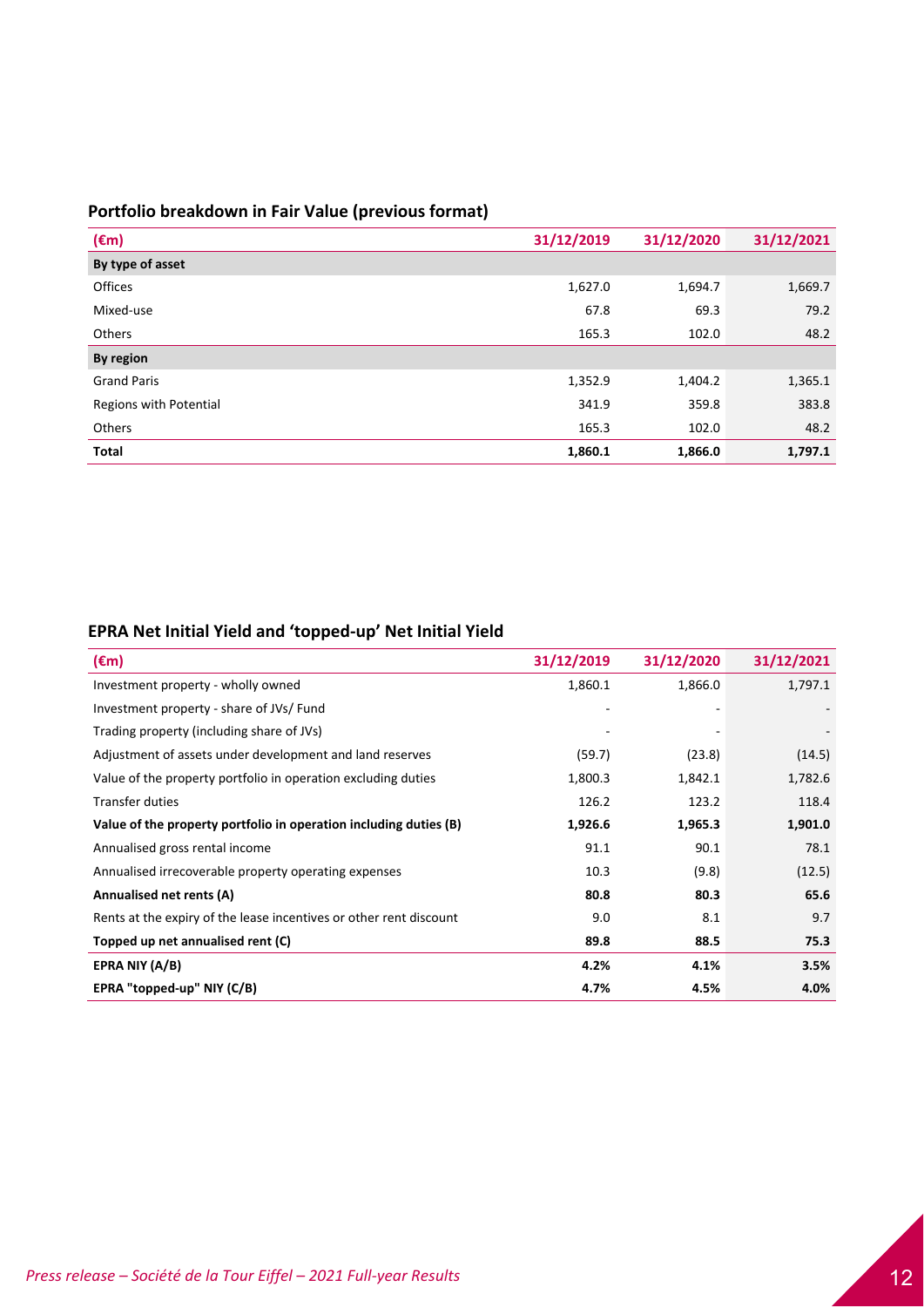# **EPRA Topped‐up Net Initial Yield (new format)**

| $(\epsilon m)$          | 31/12/2020 | 31/12/2021 |
|-------------------------|------------|------------|
| By type of asset        |            |            |
| Offices                 | 4.30%      | 3.81%      |
| Industrials / Logistics | 5.35%      | 5.36%      |
| Mixed-use               | 5.72%      | 3.51%      |
| Managed residential     | 19.43%     | 8.18%      |
| Retail                  | 5.44%      | 4.15%      |
| By region               |            |            |
| <b>Greater Paris</b>    | 4.37%      | 3.78%      |
| Region                  | 4.92%      | 4.55%      |
| Average portfolio yield | 4.50%      | 3.96%      |



# **Breakdown** by type of asset **Breakdown Breakdown** by region



# **EPRA Topped‐up Net Initial Yield (previous format)**

| $(\epsilon m)$          | 31/12/2019 | 31/12/2020 | 31/12/2021 |
|-------------------------|------------|------------|------------|
| By type of asset        |            |            |            |
| Offices                 | 4.59%      | 4.44%      | 3.87%      |
| Mixed-use               | 5.89%      | 5.23%      | 6.09%      |
| <b>Others</b>           | 4.86%      | 5.13%      | 3.46%      |
| By region               |            |            |            |
| <b>Grand Paris</b>      | 4.43%      | 4.42%      | 3.77%      |
| Regions with Potential  | 5.53%      | 4.67%      | 4.69%      |
| <b>Others</b>           | 4.86%      | 5.13%      | 3.46%      |
| Average portfolio yield | 4.66%      | 4.50%      | 3.96%      |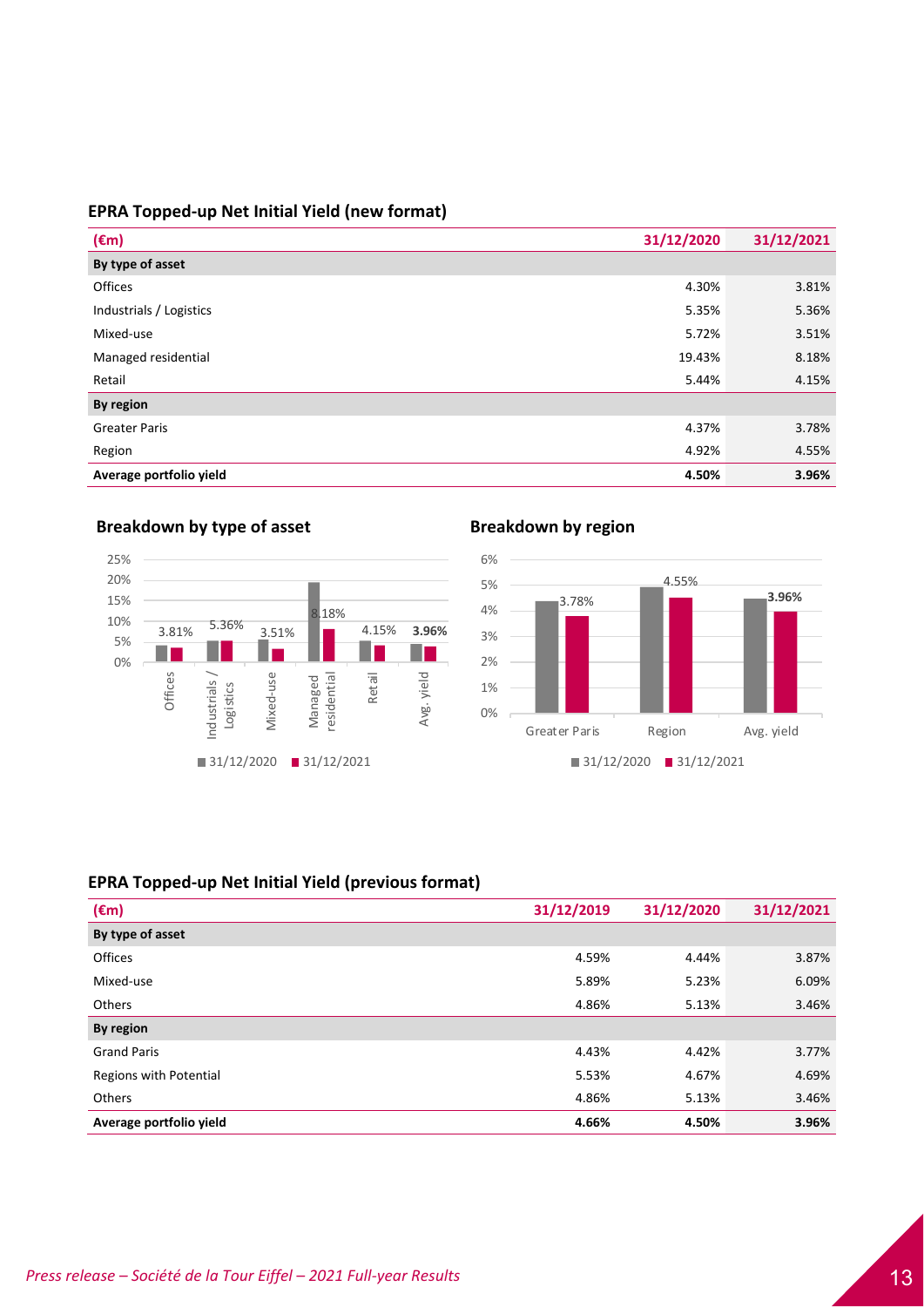# **EPRA Net Initial Yield (new format)**

|                         | 31/12/2020 | 31/12/2021 |
|-------------------------|------------|------------|
| By type of asset        |            |            |
| Offices                 | 3.87%      | 3.30%      |
| Industrials / Logistics | 4.80%      | 4.51%      |
| Mixed-use               | 5.66%      | 3.31%      |
| Managed residential     | 19.43%     | 7.58%      |
| Retail                  | 5.14%      | 4.03%      |
| By region               |            |            |
| <b>Greater Paris</b>    | 3.87%      | 3.19%      |
| Region                  | 4.80%      | 4.31%      |
| Average portfolio yield | 4.09%      | 3.45%      |







# **EPRA Net Initial Yield (previous format)**

|                         | 31/12/2019 | 31/12/2020 | 31/12/2021 |
|-------------------------|------------|------------|------------|
| By type of asset        |            |            |            |
| <b>Offices</b>          | 4.08%      | 3.99%      | 3.34%      |
| Mixed-use               | 5.75%      | 5.14%      | 5.95%      |
| <b>Others</b>           | 4.68%      | 5.03%      | 3.30%      |
| By region               |            |            |            |
| <b>Grand Paris</b>      | 3.85%      | 3.91%      | 3.18%      |
| Regions with Potential  | 5.40%      | 4.54%      | 4.44%      |
| <b>Others</b>           | 4.68%      | 5.03%      | 3.30%      |
| Average portfolio yield | 4.20%      | 4.09%      | 3.45%      |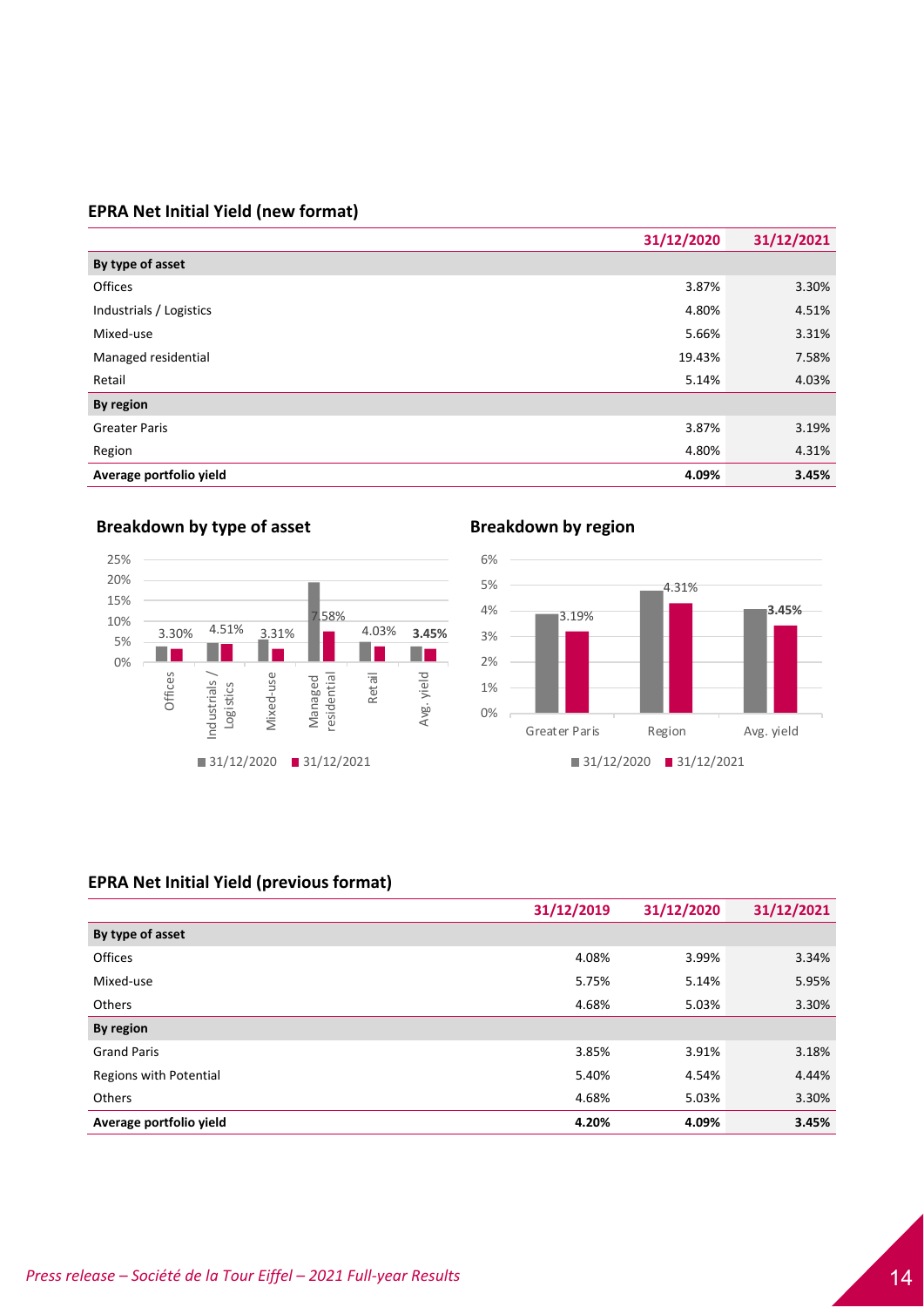# PORTFOLIO KEY INDICATORS



# **Buildings < 10 years in Fair Value Labelled new buildings\* in Fair Value**



(\*) Excl. disposal plan, developments and acquisitions of the current exercise

# **Portfolio lease maturity in rental income (€m)**



# **EPRA Vacancy Rate**

| $(\epsilon m)$                                    | 31/12/2019 | 31/12/2020 | 31/12/2021 |
|---------------------------------------------------|------------|------------|------------|
| Estimated rental value of vacant space (A)        | 21.7       | 22.1       | 28.4       |
| Estimated rental value of the whole portfolio (B) | 120.9      | 118.8      | 116.1      |
| <b>EPRA Vacancy Rate (A/B)</b>                    | 17.9%      | 18.6%      | 24.4%      |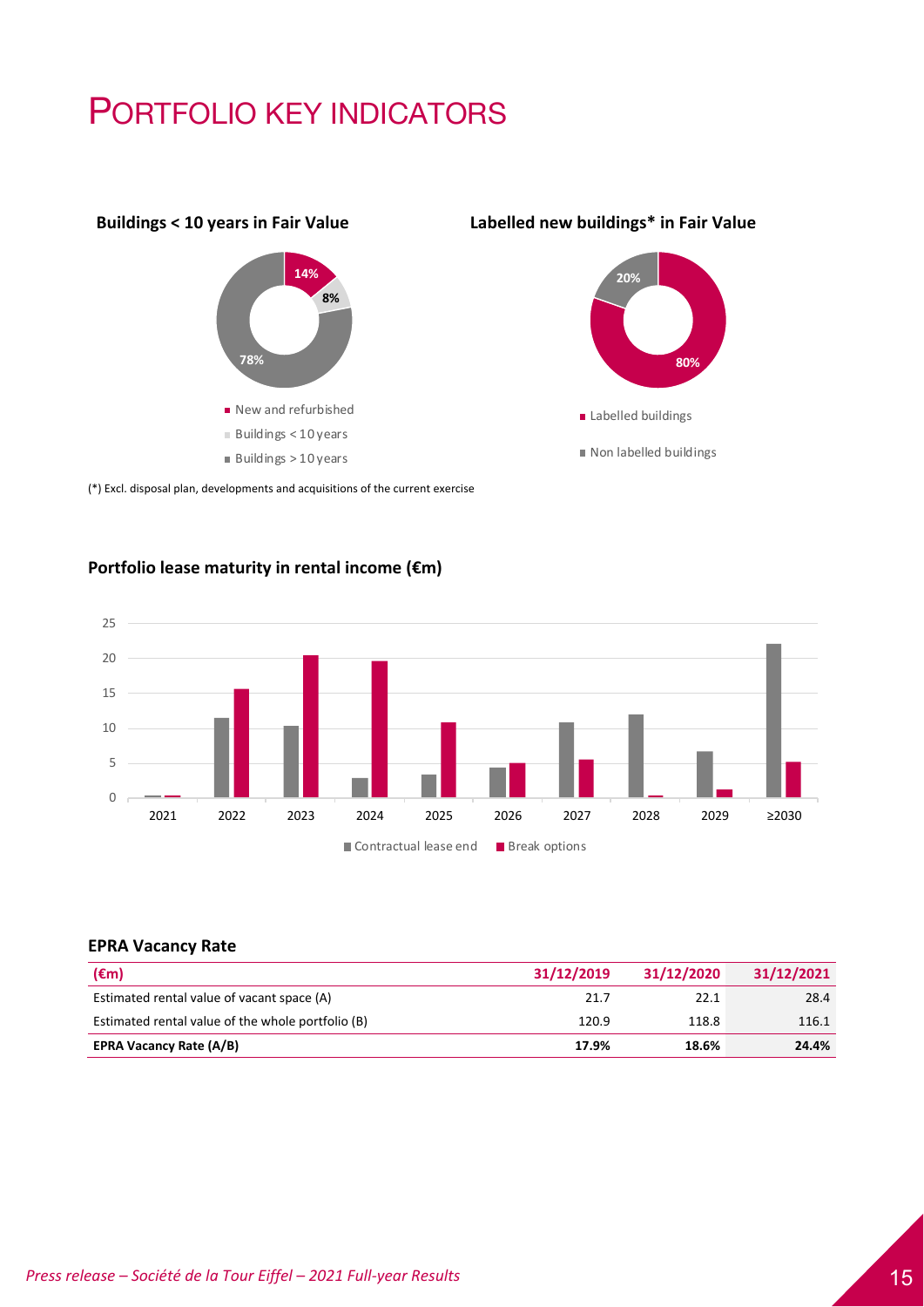# RENTAL INCOME

# **IFRS Rental Income Walk (€m)**



# **IFRS Rental Income variation by type of asset (new format)**

| $(\epsilon m)$                                    | 31/12/2020 | 31/12/2021 |
|---------------------------------------------------|------------|------------|
| <b>IFRS Rental Income variation</b>               |            |            |
| Offices                                           | 73.3       | 66.0       |
| Industrials / Logistics                           | 10.4       | 10.6       |
| Mixed-use                                         | 6.3        | 5.3        |
| Managed residential                               | 0.3        | 0.5        |
| Retail                                            | 2.5        | 2.2        |
| Total                                             | 92.9       | 84.7       |
| <b>IFRS Rental Income variation like-for-like</b> |            |            |
| Offices                                           | 70.7       | 63.9       |
| Industrials / Logistics                           | 9.4        | 10.6       |
| Mixed-use                                         | 6.3        | 5.1        |
| Managed residential                               | 0.3        | 0.3        |
| Retail                                            | 2.5        | 2.2        |
| Total                                             | 89.2       | 82.2       |



# **IFRS Rental Income variation (€m) IFRS Rental Income variation like‐for‐like (€m)**

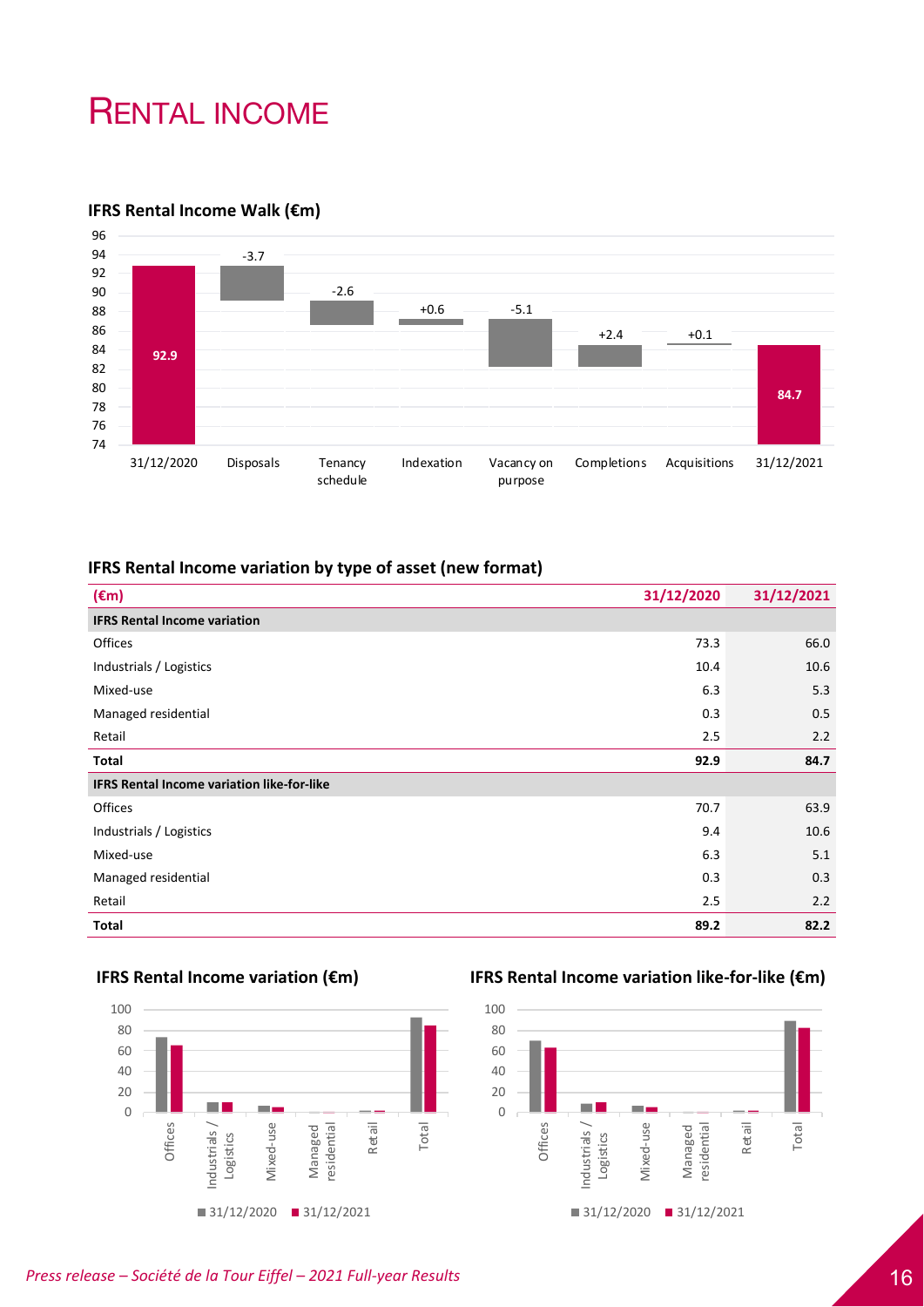# **IFRS Rental Income variation by type of asset (previous format)**

| $(\epsilon m)$                                    | 31/12/2019 | 31/12/2020 | 31/12/2021 |
|---------------------------------------------------|------------|------------|------------|
| <b>IFRS Rental Income variation</b>               |            |            |            |
| Offices                                           | 76.2       | 80.3       | 76.2       |
| Mixed-use                                         | 4.6        | 4.2        | 4.7        |
| Others                                            | 16.2       | 8.4        | 3.8        |
| Total                                             | 97.0       | 92.9       | 84.7       |
| <b>IFRS Rental Income variation like-for-like</b> |            |            |            |
| Offices                                           | n.a.       | 79.4       | 74.1       |
| Mixed-use                                         | n.a.       | 4.2        | 4.5        |
| Others                                            | n.a.       | 5.6        | 3.6        |
| <b>Total</b>                                      | n.a.       | 89.2       | 82.2       |

# **IFRS Rental Income variation by Region (new format)**

| $(\epsilon m)$                                    | 31/12/2019 | 31/12/2020 | 31/12/2021 |
|---------------------------------------------------|------------|------------|------------|
| <b>IFRS Rental Income variation</b>               |            |            |            |
| <b>Greater Paris</b>                              |            | 67.6       | 62.5       |
| Region                                            |            | 25.2       | 22.2       |
| <b>Total</b>                                      |            | 92.9       | 84.7       |
| <b>IFRS Rental Income variation like-for-like</b> |            |            |            |
| <b>Greater Paris</b>                              |            | 66.2       | 60.3       |
| Region                                            |            | 23.0       | 21.9       |
| <b>Total</b>                                      |            | 89.2       | 82.2       |





# **IFRS Rental Income variation (€m) IFRS Rental Income variation like‐for‐like (€m)**

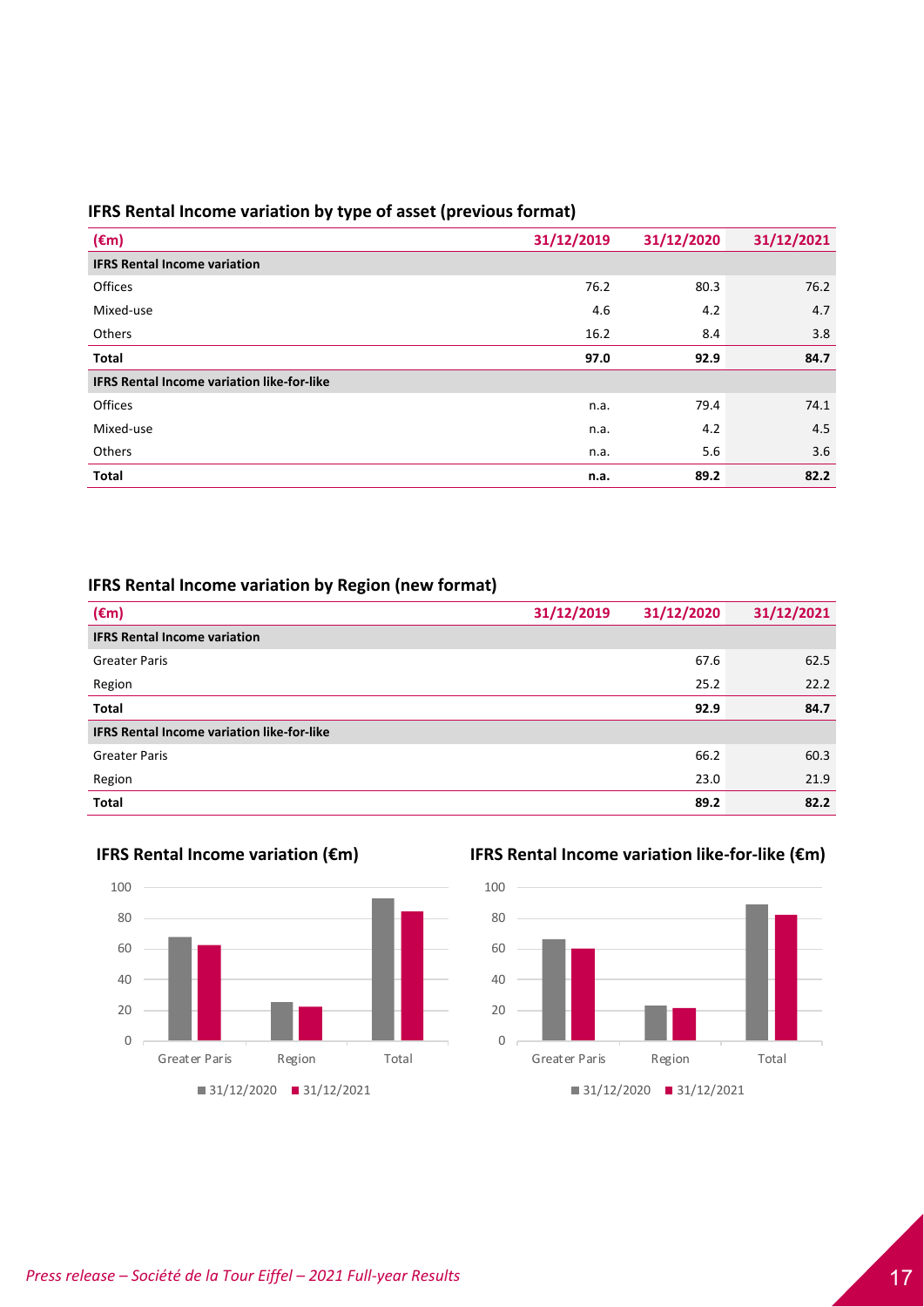# **IFRS Rental Income variation by Region (previous format)**

| $(\epsilon m)$                                    | 31/12/2019 | 31/12/2020 | 31/12/2021 |
|---------------------------------------------------|------------|------------|------------|
| <b>IFRS Rental Income variation</b>               |            |            |            |
| <b>Grand Paris</b>                                | 62.7       | 65.3       | 61.7       |
| Regions with Potential                            | 18.1       | 19.1       | 19.2       |
| Others                                            | 16.2       | 8.4        | 3.8        |
| Total                                             | 97.0       | 92.9       | 84.7       |
| <b>IFRS Rental Income variation like-for-like</b> |            |            |            |
| <b>Grand Paris</b>                                | n.a.       | 64.5       | 59.7       |
| Regions with Potential                            | n.a.       | 19.1       | 18.9       |
| Others                                            | n.a.       | 5.6        | 3.6        |
| <b>Total</b>                                      | n.a.       | 89.2       | 82.2       |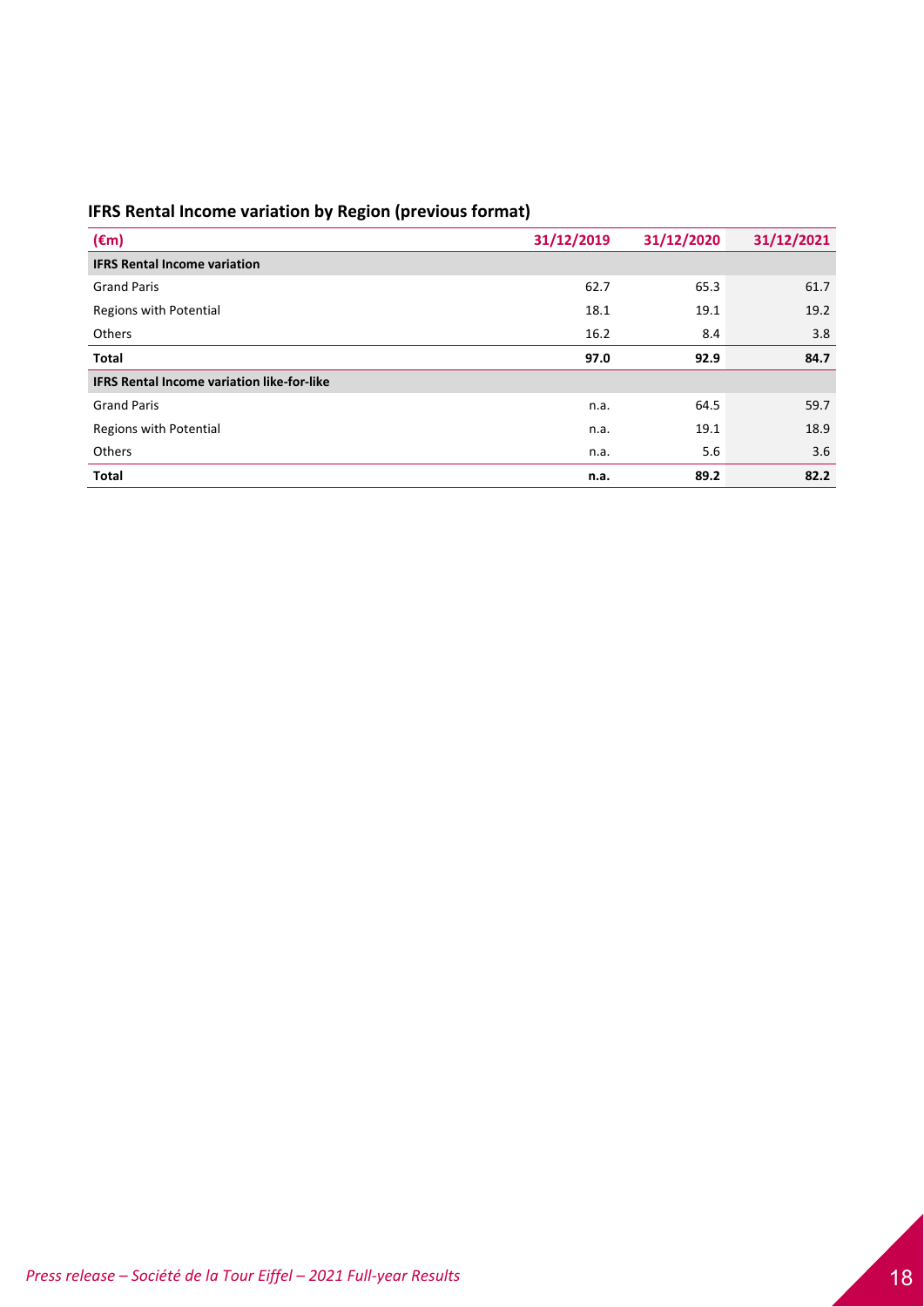# FINANCING

# **Debt maturity schedule (€m)**



# **Summary of financing**

| $(\epsilon m)$             | <b>Maturity</b> | 31/12/2019 | 31/12/2020 | 31/12/2021 |
|----------------------------|-----------------|------------|------------|------------|
| EURO PP 2015 €200m         | 07/2025         | 200.0      | 200.0      | 200.0      |
| EURO PP 2017 €90m          | 07/2027         | 90.0       | 90.0       | 90.0       |
| RCF Natixis €60m           | 12/2024         | 60.0       | 0.0        | 0.0        |
| RCF Pool CADIF 2017 €100m  | 04/2024         | 100.0      | 100.0      | 100.0      |
| RCF Pool CADIF 2018 €100m  | 07/2025         | 100.0      | 100.0      | 100.0      |
| TL Pool BNPP/SG 2019 €330m | 10/2026         | 294.1      | 330.0      | 330.0      |
| SMABTP €350m               | 11/2026         | 0.0        | 0.0        | 0.0        |
| Mortgage financing         | n.a.            | 118.2      | 94.9       | 37.9       |

# **Financial structure ratios**

| $(\epsilon m)$                                  | 31/12/2019 | 31/12/2020 | 31/12/2021 |
|-------------------------------------------------|------------|------------|------------|
| Shareholders' equity                            | 639.7      | 794.3      | 753.6      |
| Gross financial debt                            | 962.3      | 914.9      | 857.9      |
| Net financial debt                              | 912.0      | 727.6      | 679.3      |
| <b>LTV</b>                                      | 49.0%      | 39.0%      | 37.8%      |
| Average cost of finance                         | 2.1%       | 1.8%       | 1.7%       |
| Hedging instruments notional                    | 1,038.3    | 1,439.6    | 1,338.2    |
| Hedging rate                                    | 138%       | 190%       | 190%       |
| Debt maturity                                   | 5.9        | 5.0        | 4.1        |
| Group ICR (EBITDA / Financial cost)             | 3.7        | 3.8        | 3.6        |
| Impact of +100bp on cost of debt (yearly basis) | 2.2        | (0.4)      | (0.5)      |
| Impact of -100bp on cost of debt (yearly basis) | (3.8)      | (0.4)      | (0.4)      |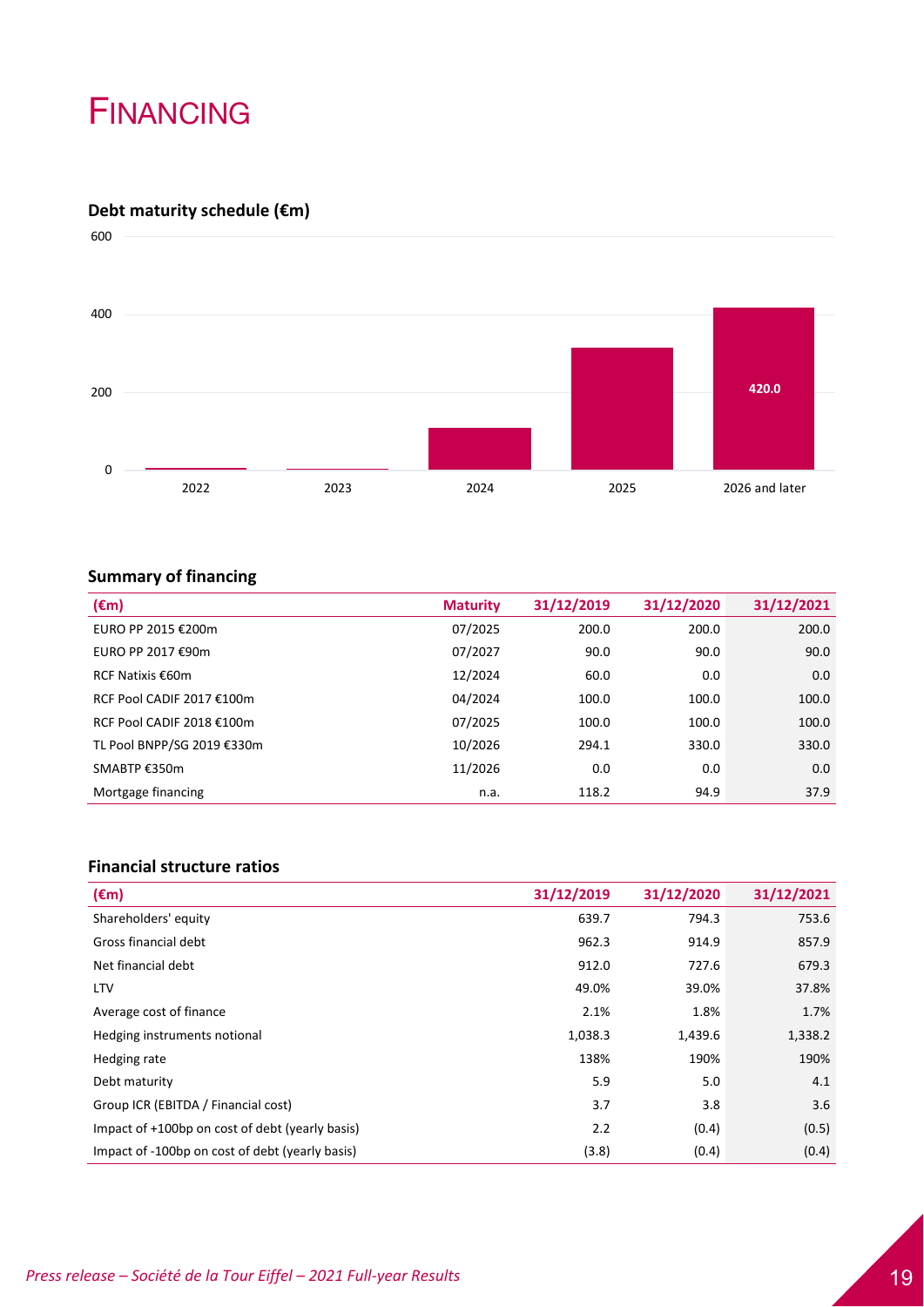

# **Hedging maturity schedule (€m)**

# NET ASSET VALUE (NAV)

# **EPRA NTA per share Walk (€)**

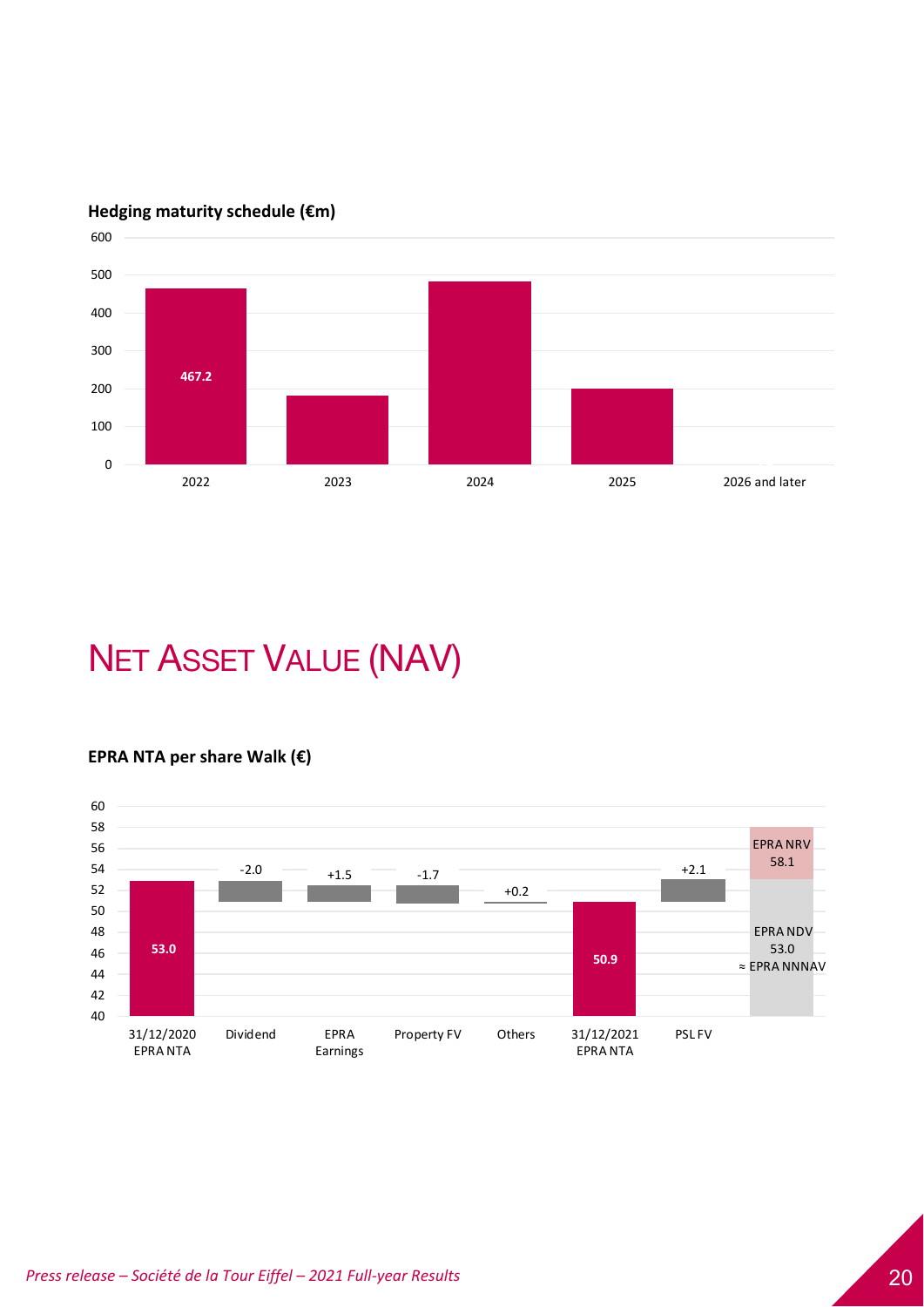# **EPRA Net Asset Value metrics**

| $(\epsilon m)$                                                            | 31/12/2019 | 31/12/2020 | 31/12/2021 |
|---------------------------------------------------------------------------|------------|------------|------------|
| Shareholders' equity (group share)                                        | 639.7      | 794.3      | 753.6      |
| PSL adjustments                                                           | (75.0)     | (254.8)    | (254.8)    |
| Revaluation of Investment Properties                                      | 304.5      | 340.4      | 354.4      |
| <b>Revaluation of PSL</b>                                                 | 31.1       | 31.8       | 28.2       |
| <b>EPRA NNNAV</b>                                                         | 900.3      | 911.7      | 881.4      |
| Goodwill as a result of deferred tax adjustment                           |            |            |            |
| Goodwill as per the IFRS balance sheet adjustment                         |            |            |            |
| <b>EPRA NDV</b>                                                           | 900.3      | 911.7      | 881.4      |
| Deferred tax in relation to fair value gains of strategic assets adj.     | (0.9)      | (0.9)      | (0.4)      |
| Fair value of financial instruments adjustment                            | (1.6)      | (0.3)      | (6.0)      |
| Intangibles as per the IFRS balance sheet adjustment                      | (0.2)      | (0.2)      | (0.5)      |
| PSL Fair Value adjustment                                                 | (31.1)     | (31.8)     | (28.2)     |
| <b>EPRA NTA</b>                                                           | 786.5      | 878.6      | 846.3      |
| Deferred tax in relation to fair value gains of non-strategic assets adj. |            |            |            |
| Goodwill as per the IFRS balance sheet                                    |            |            |            |
| Intangibles as per the IFRS balance sheet                                 | 0.2        | 0.2        | 0.5        |
| <b>EPRA NAV</b>                                                           | 866.7      | 878.7      | 846.8      |
| Revaluation of intangibles to fair value                                  |            |            |            |
| Real estate transfer tax                                                  | 127.3      | 123.6      | 118.7      |
| <b>EPRA NRV</b>                                                           | 994.0      | 1,002.3    | 965.5      |

# **EPRA NAV metrics per share**

| $(\epsilon)$                   | 31/12/2019 | 31/12/2020 | 31/12/2021 |
|--------------------------------|------------|------------|------------|
| Fully diluted number of shares | 16,612,200 | 16,583,368 | 16,620,401 |
| <b>EPRA NNNAV</b>              | 54.2       | 55.0       | 53.0       |
| <b>EPRA NDV</b>                | 54.2       | 55.0       | 53.0       |
| <b>EPRA NTA</b>                | 52.2       | 53.0       | 50.9       |
| <b>EPRA NAV</b>                | 52.2       | 53.0       | 50.9       |
| <b>EPRA NRV</b>                | 59.8       | 60.4       | 58.1       |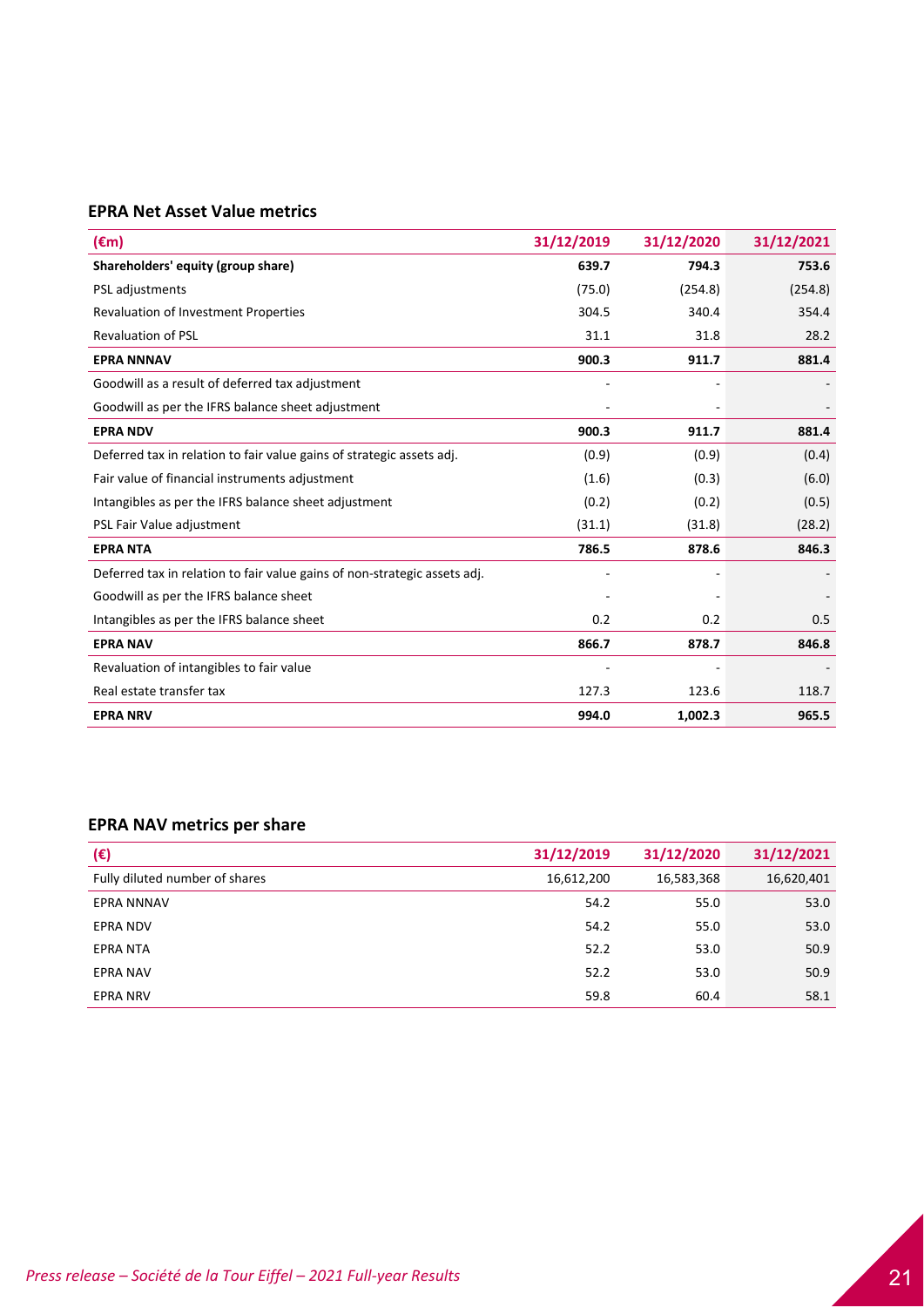# CASH-FLOW AND SUMMARISED FINANCIAL **STATEMENTS**

# **Recurring cash‐flow**

| $(\epsilon m)$                              | 31/12/2019 | 31/12/2020 | 31/12/2021 |
|---------------------------------------------|------------|------------|------------|
| Gross rental income                         | 93.6       | 88.2       | 82.7       |
| Recurring property operating expenses       | (10.9)     | (11.6)     | (15.8)     |
| Recurring corporate expenses                | (14.4)     | (14.0)     | (13.3)     |
| Net financial costs                         | (21.3)     | (24.5)     | (26.1)     |
| <b>Recurring cash flow</b>                  | 47.1       | 38.0       | 27.5       |
| Average number of shares (excl. Tr. shares) | 16,150,556 | 16,543,995 | 16,581,216 |
| Recurring cash flow per share $(\epsilon)$  | 2.91       | 2.30       | 1.66       |

# **EPRA Earnings (Recurring / non‐recurring presentation ‐ direct method)**

| $(\epsilon m)$                                   | 31/12/2019 | 31/12/2020 | 31/12/2021 |
|--------------------------------------------------|------------|------------|------------|
| Gross rental income                              | 97.0       | 92.9       | 84.7       |
| Net rental income                                | 86.1       | 81.2       | 68.9       |
| Corporate expenses                               | (14.8)     | (14.0)     | (13.1)     |
| <b>Current EBITDA</b>                            | 71.3       | 67.2       | 55.7       |
| <b>Current EBIT</b>                              | 71.3       | 61.2       | 51.4       |
| Other income and expenses                        | (1.8)      | 3.8        | 2.6        |
| Net financial costs                              | (19.1)     | (17.5)     | (15.5)     |
| Miscellaneous (current)                          | 0.3        | (0.4)      | (0.1)      |
| Taxes (current)                                  | (0.2)      | (0.3)      | (0.6)      |
| Associates                                       | (0.6)      | (0.3)      | (0.2)      |
| <b>Net current earnings</b>                      | 50.0       | 46.4       | 37.7       |
| EPRA earnings (Net current profit - group share) | 50.0       | 46.4       | 37.7       |
| Depreciation and amortisation on IP              | (45.1)     | (49.6)     | (67.1)     |
| Net profit or loss on disposals                  | 2.7        | 15.2       | 28.2       |
| Fair value adjustments of hedging instr.         | (2.0)      | (1.3)      | 5.8        |
| Taxes (non-current)                              |            |            |            |
| Miscellaneous (non-current)                      | (4.1)      |            | (1.8)      |
| Net non-current profit                           | (48.6)     | (35.7)     | (34.9)     |
| Net non-current profit - Group share             | (48.6)     | (35.7)     | (34.9)     |
| Net profit/loss (Group share)                    | 1.4        | 10.7       | 2.8        |
| Earnings per share $(\epsilon)$                  | (0.08)     | 0.23       | (0.47)     |
| Diluted earnings per share $(\epsilon)$          | (0.08)     | 0.23       | (0.47)     |
| EPRA Earnings per share $(\epsilon)$             | 2.92       | 2.38       | 1.64       |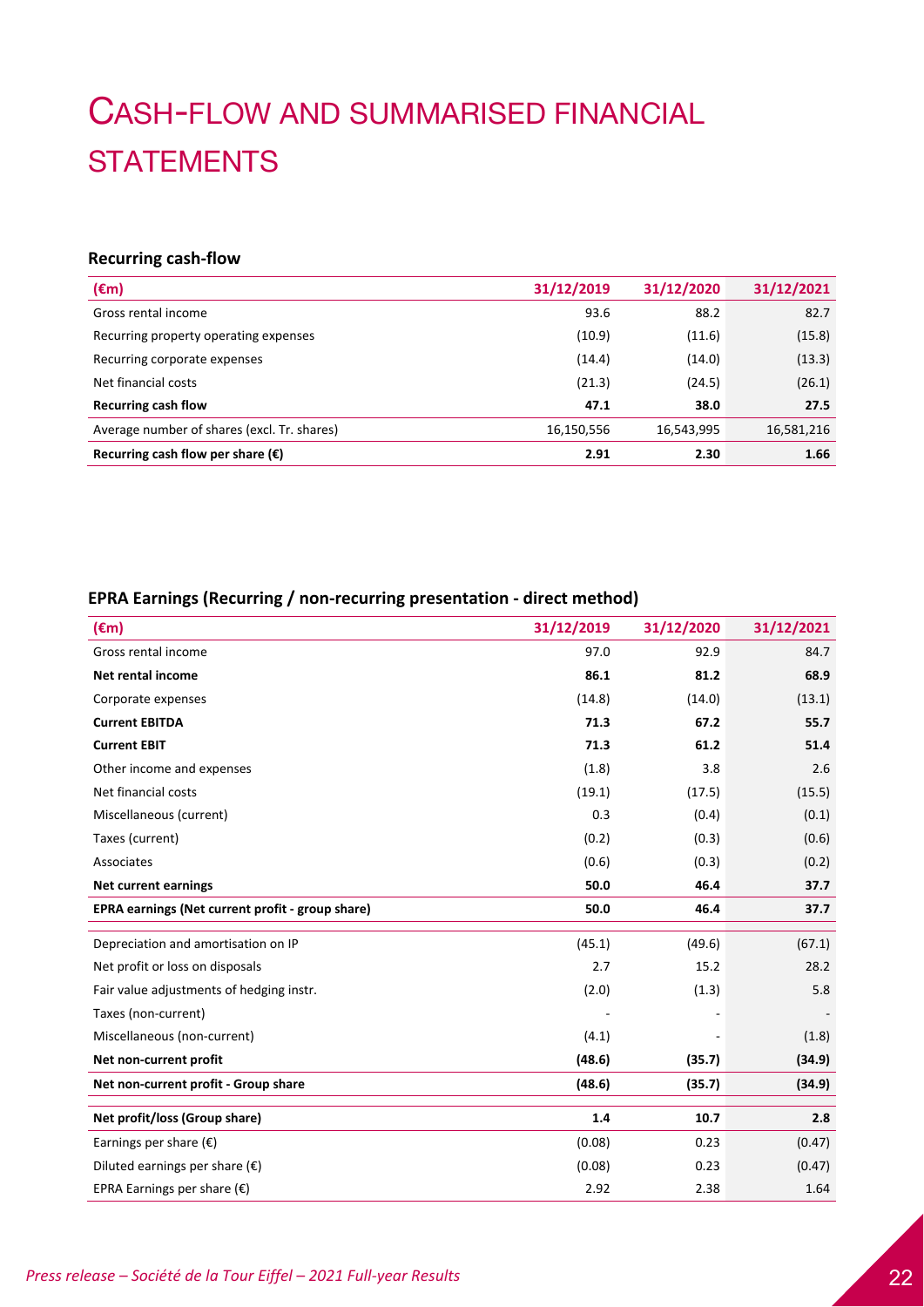# **Net consolidated result**

| $(\epsilon m)$                      | 31/12/2019 | 31/12/2020 | 31/12/2021 |
|-------------------------------------|------------|------------|------------|
| Gross rental income                 | 97.0       | 92.9       | 84.7       |
| Property operating expenses         | (10.9)     | (11.6)     | (15.8)     |
| Net operating income                | 86.1       | 81.2       | 68.9       |
| Corporate expenses                  | (14.8)     | (14.0)     | (13.1)     |
| <b>EBITDA</b>                       | 71.3       | 67.2       | 55.7       |
| Net depreciation                    | (47.3)     | (48.4)     | (51.8)     |
| Impairment & provisions             | 2.2        | (7.2)      | (19.7)     |
| <b>Current operating income</b>     | 26.2       | 11.6       | (15.7)     |
| Result from disposals               | 2.7        | 15.2       | 28.2       |
| Other operating income and expenses | (6.0)      | 3.8        | 2.6        |
| <b>Operating income</b>             | 22.9       | 30.6       | 15.1       |
| Net financial cost                  | (19.1)     | (17.5)     | (15.5)     |
| Other financial income and expenses | (1.6)      | (1.7)      | 5.7        |
| Tax                                 | (0.2)      | (0.3)      | (0.6)      |
| Associates                          | (0.6)      | (0.3)      | (2.0)      |
| Net profit/loss (Group share)       | 1.4        | 10.7       | 2.8        |
| Restatement of exceptional items    |            |            |            |
| <b>Recurring net profit/loss</b>    | 1.4        | 10.7       | 2.8        |

# **EPRA Cost Ratios**

| $(\epsilon m)$                                                        | 31/12/2019 | 31/12/2020 | 31/12/2021 |
|-----------------------------------------------------------------------|------------|------------|------------|
| Property operating expenses                                           | (45.2)     | (45.8)     | (49.0)     |
| Corporate expenses                                                    | (14.8)     | (14.0)     | (13.1)     |
| Depreciation, amortisation and net provisions excl. IP                |            | (6.0)      | (4.4)      |
| Service charge income                                                 | 34.3       | 34.2       | 33.2       |
| Share in costs of associates                                          |            |            |            |
| Adjustment of Ground rent costs                                       | 1.1        | 0.4        | 0.3        |
| Adjustment of Service fee and service charge costs component of rents |            |            |            |
| Costs (including direct vacancy costs) (A)                            | (24.6)     | (31.3)     | (32.9)     |
| Direct vacancy costs                                                  | 8.5        | 9.1        | 11.1       |
| Costs (excluding direct vacancy costs) (B)                            | (16.0)     | (22.2)     | (21.8)     |
| Gross rental income (including ground rent costs)                     | 97.0       | 92.9       | 84.7       |
| Ground rent costs                                                     | (1.1)      | (0.4)      | (0.3)      |
| Gross Rental Income less ground rent costs                            | 95.9       | 92.5       | 84.3       |
| Service fee and service charge costs component of rents               |            |            |            |
| Share in rental income from associates                                |            |            |            |
| <b>EPRA Gross Rental Income</b>                                       | 95.9       | 92.5       | 84.3       |
| EPRA Cost Ratio (including direct vacancy costs) (A/C)                | 25.6%      | 33.9%      | 39.0%      |
| EPRA Cost Ratio (excluding direct vacancy costs) (B/C)                | 16.7%      | 24.0%      | 25.9%      |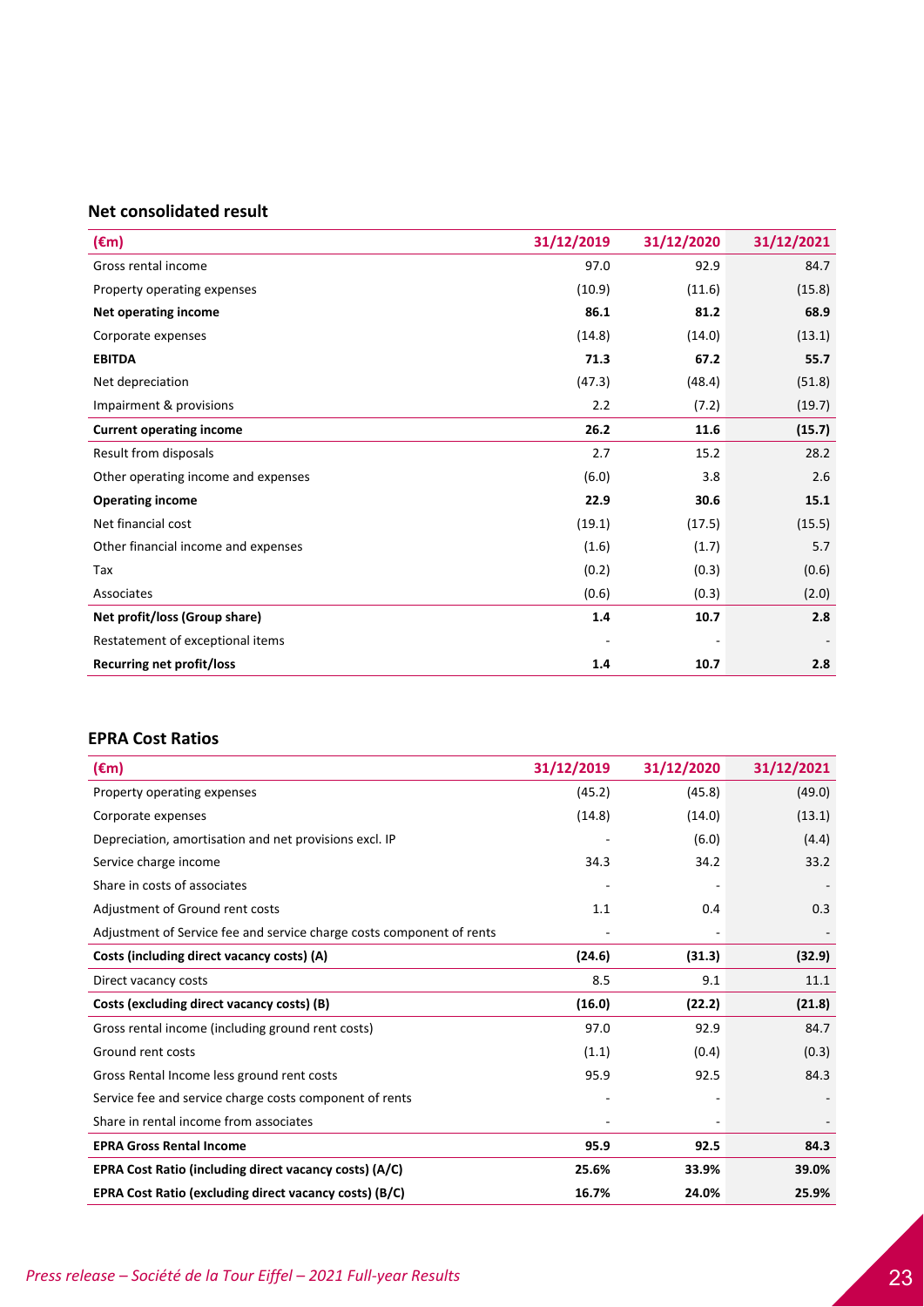# **Consolidated balance sheet**

| $(\epsilon m)$                | 31/12/2019               | 31/12/2020               | 31/12/2021 |
|-------------------------------|--------------------------|--------------------------|------------|
| <b>ASSETS</b>                 | 1,722.0                  | 1,828.9                  | 1,717.1    |
| Goodwill                      | $\overline{\phantom{0}}$ | $\overline{\phantom{a}}$ |            |
| Investment properties         | 1,495.7                  | 1,501.6                  | 1,405.2    |
| Assets earmarked for disposal | 49.6                     | 14.8                     | 28.4       |
| Tangible fixed assets         | 0.9                      | 1.2                      | 0.8        |
| Intangible fixed assets       | 0.2                      | 0.2                      | 0.5        |
| Right to use the leased asset | 19.7                     | 18.5                     | 16.1       |
| Receivables                   | 105.7                    | 105.3                    | 87.5       |
| Cash and equivalent           | 50.3                     | 187.2                    | 178.5      |
| <b>LIABILITIES</b>            | 1,722.0                  | 1,828.9                  | 1,717.1    |
| Share capital and reserves    | 639.7                    | 794.3                    | 753.6      |
| - including result            | 1.4                      | 10.7                     | 2.8        |
| Long term debt                | 962.3                    | 914.9                    | 857.9      |
| Other liabilities             | 120.0                    | 119.7                    | 105.6      |

# **GLOSSARY**

#### **Asset or Building in operation**

An asset or building rented or available for rent.

### **Net asset value (NAV) per share**

Equity attributable to owners of the Parent, divided by the fully diluted number of shares in issue at the period end, excluding treasury shares.

## **Current cash flow**

Current cash flow corresponds to the operating cash flow after the impact of financial expenses and corporate income tax has been paid. The operational cash flow refers to the Net rental income of the property company, after deduction of net overhead costs. Current cash flow does not take into account non‐recurring results.

#### **Covenant**

The usual early payability clauses provided for in financing contracts concluded between Group companies and banks include non‐compliance with certain financial ratios, called covenants.

The consequences of non‐compliance with covenants are detailed in each contract and may go as far as the immediate payability of outstanding loans.

The four main financial ratios which the Group has undertaken to maintain in its bank financing arrangements are:

**Loan‐To‐Value (LTV) ratio:** the amount of net financial debt in relation to the value of the property portfolio;

**Interest Coverage Ratio (ICR):** coverage of financial costs by net rental income;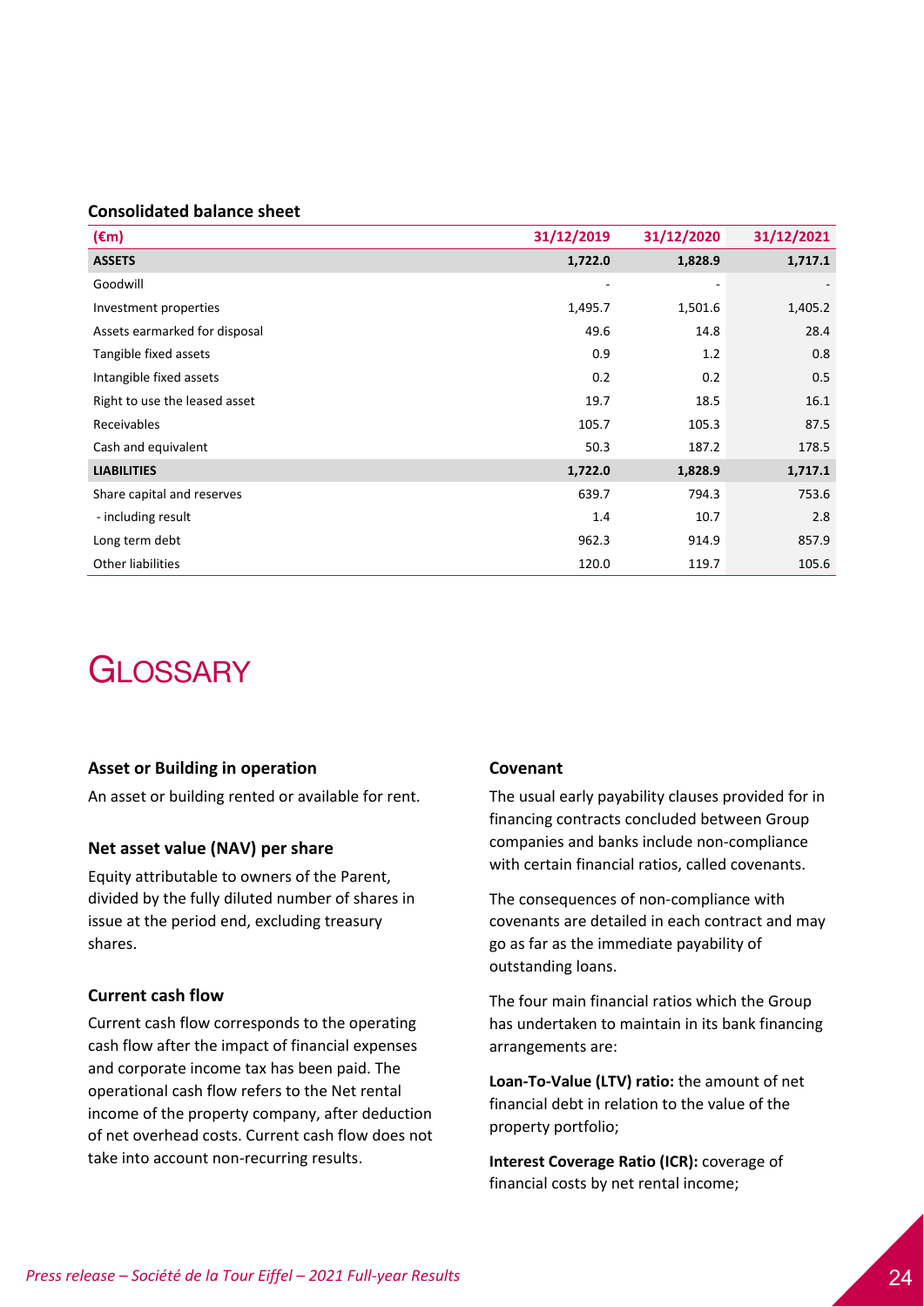**Secured financial debt ratio:** amount of financing guaranteed by mortgages or pledges in relation to that for financed real estate investments;

**Value of free consolidated assets:** minimum proportion of the property portfolio (as a % of valuations) corresponding to assets free of any mortgage or pledge.

# **Gross financial debt**

Loan outstandings at end of period contracted with credit institutions and institutional investors (including accrued interest not yet due).

# **Net financial debt**

Gross financial debt less net cash

# **Gross rent or rental income**

Amount taking into account the spread of any deductibles granted to tenants.

# **Transfer taxes**

Transfer taxes correspond to ownership transfer taxes (conveyancing fees, stamp duty, etc.) pertaining to the disposal of the asset or of the company owning that asset.

# **EPRA**

European Public Real Estate Association. Its mission is to promote, develop and represent the listed real estate sector at European level. http://www.epra.com

In October 2019, the EPRA updated its Best Practice Recommendations guidelines.

# **EPRA NAV**

In the Best Practice Recommendations released by the EPRA in October 2019, 3 new EPRA NAV were created:

# **EPRA Net Reinstatement Value or EPRA NRV:**

corresponding to the Net Reinstatement Value of the company on the long term.

#### **EPRA Net Tangible Asset or EPRA NTA:**

corresponding to the Net Tangible Asset value of the company.

**EPRA Net Disposal Value or EPRA NDV:** corresponding to the net disposal value of the company, very close to the previous EPRA NNNAV.

### **Property company**

According to EPRA, the core business of these companies is to earn income through rent and capital appreciation on investment property held for the long term (commercial and residential buildings e.g. offices, apartments, retail premises, warehouses).

### **Occupancy**

Premises are said to be occupied on the closing date if a tenant has a right to the premises, making it impossible to enter into a lease for the same premises with a third party on the closing date. This right exists by virtue of a lease, whether or not it is effective on the closing date, whether or not the tenant has given notice to the lessor, and whether or not the lessor has given notice to the tenant. Premises are vacant if they are not occupied.

## **Headline rents**

Headline rents correspond to the contractual rents of the lease, to which successive pegging operations are applied as contractually agreed in the lease, excluding any benefits granted to the tenant by the owner (rent‐free period, unbilled charges contractually regarded as such, staggering of rent payments, etc.).

### **Net rental income**

Net rental income corresponds to gross rental income less net service charges.

# **Potential rents**

Potential rents correspond to the sum of headline rents for occupied premises and the estimated rental value of vacant premises.

#### **Loan‐to‐value (LTV)**

Group LTV ratio is the ratio between the net debt relating to investment and equivalent properties and the sum of the fair value, transfer taxes included, of investment and equivalent properties.